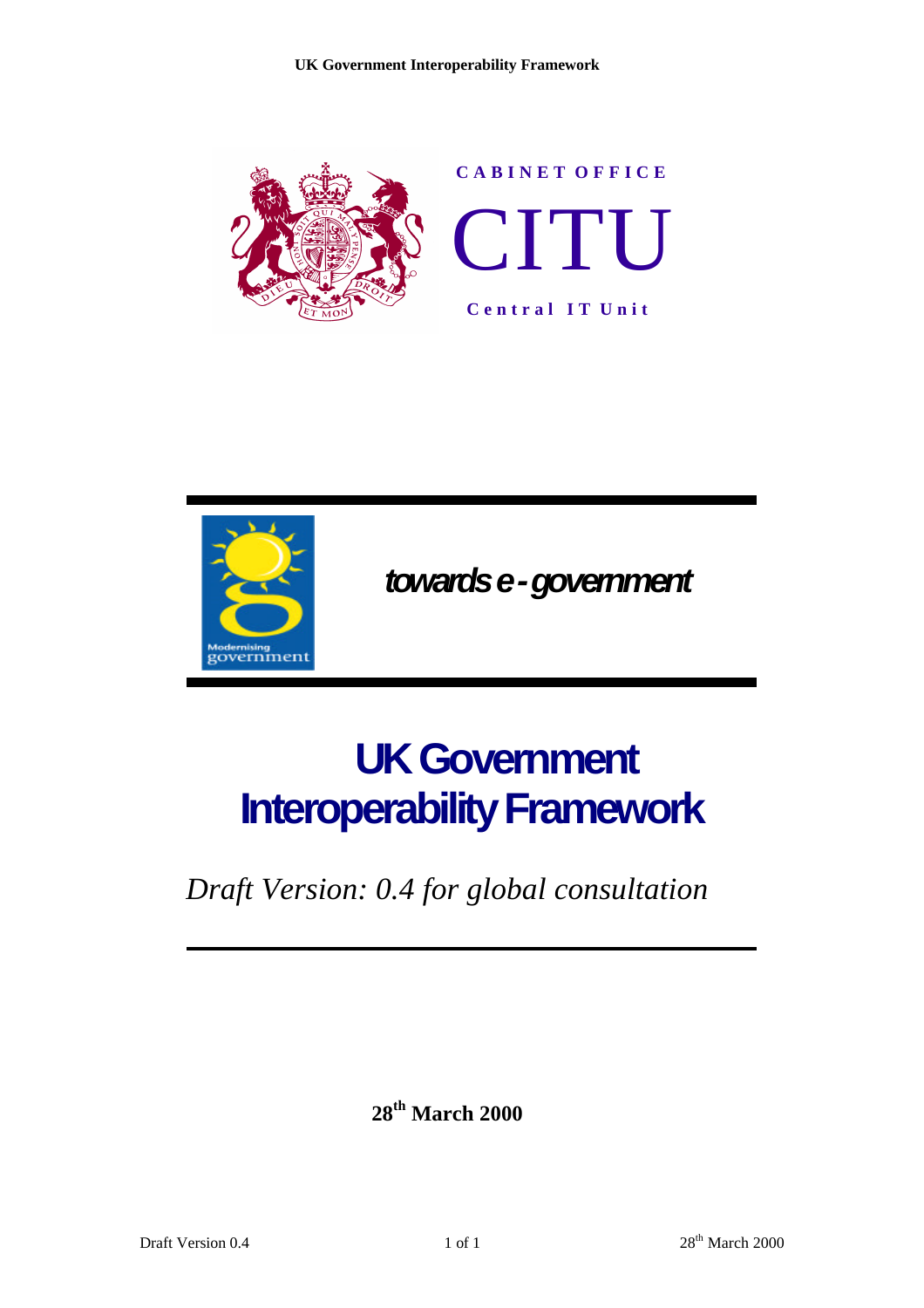## **Executive Summary**

Modernising government, joined-up government requires joined-up information systems. Interoperable systems working in a seamless way hold the key to efficient, transparent and integrated services.

The UK Government Interoperability Framework (UK GIF) provides the policies and standards for achieving interoperability and information systems coherence across the public sector. It is a cornerstone framework policy for the **e-government strategy**.

The UK GIF has adopted Internet and Worldwide Web standards for all government systems. It also adopts standards that are well supported in the market place. It is a pragmatic strategy that aims to reduce cost and risk for government systems whilst aligning them to the global Internet revolution.

Adherence to these policies and standards is mandatory. They are an essential prerequisite to joined-up web enabled government. They set the underlying infrastructure, freeing up public sector organisations and enabling them to concentrate on serving the customer through building value added information and services.

Recognising that specifying policies and standards in themselves are not enough, the UK GIF provides the strategy for implementation. Support is provided through best practice guidance, toolkits and centrally agreed data schemas, which are for use throughout the public sector. This is achieved through UK government's participation in GovTalk – an initiative in which governments and industry work together to accelerate the delivery of electronic services. The implementation strategy also initiates the Portal Schemas Project that aims to prioritise and focus data schema generation on the electronic services that will be delivered through the Government Portal.

The aims of the UK GIF will not be achieved overnight. The strategy needs to be managed as a long-term ongoing initiative. This gives rise to the need for management processes. The processes for governance including the roles and responsibilities for key stakeholders, role of committees and achieving compliance are also a fundamental part of the UK GIF. These have been fully outlined.

Of even greater importance is the need to ensure that that the UK GIF remains up to date and aligned to the requirements of all stakeholders and to the potential of new technology and market developments. The UK GIF introduces an Internet based Change Management process which is designed not only to engage and serve the stakeholder community in a dynamic way but also to bring in innovations from industry on a global basis.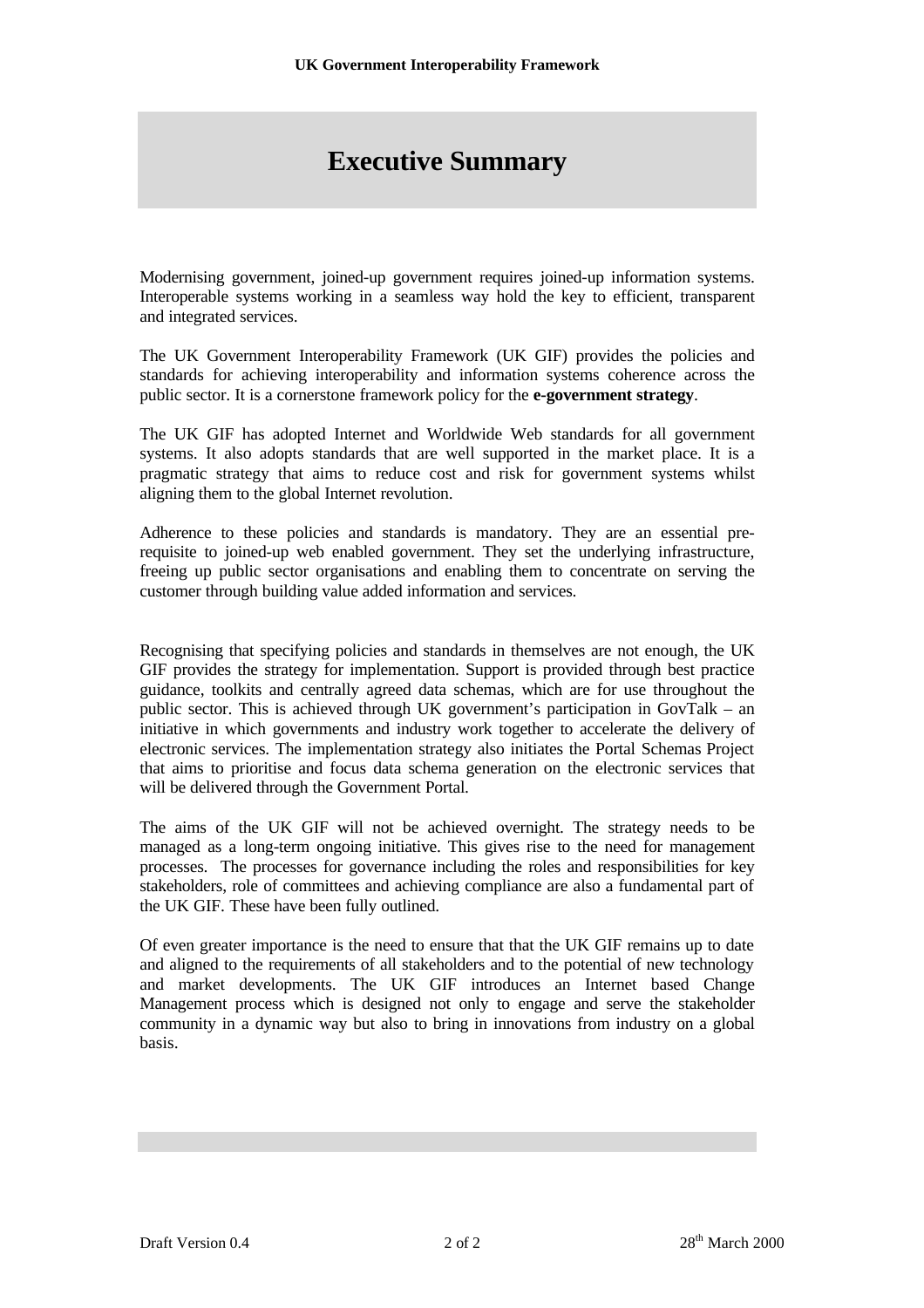### **DOCUMENT CONTROL**

| Role           | <b>Name/Position</b>                            | Date       |
|----------------|-------------------------------------------------|------------|
| <b>Authors</b> | <b>IAGC</b> Data Interoperability Working Group | 28/03/2000 |

--------------------------------------------------------------------------------------------------------

### **Abstract**

This document is the Draft UK Government Interoperability Framework. It is a part of the **e-government** strategy. This is a draft version of the paper. It is intended for public sector and industry wide consultation.

#### --------------------------------------------------------------------------------------------------------

#### **Distribution**

Information Age Ministers Group Industry Consultative Committee Information Age Champions IAGC Data Interoperability Standards Working Group Unions Cabinet Office/CITU Website – for general consultation -------------------------------------------------------------------------------------------------------- **Change Control**

| Version 0.1 | <b>Service</b>   | draft for initial comments.                                      |
|-------------|------------------|------------------------------------------------------------------|
| Version 0.2 | $\sim 100$       | draft for discussion by IAGC Data Interoperability Working Group |
| Version 0.3 | $\sim$ 100 $\mu$ | draft for review by WG                                           |
| Version 0.4 | $\sim 100$       | draft for global consultation                                    |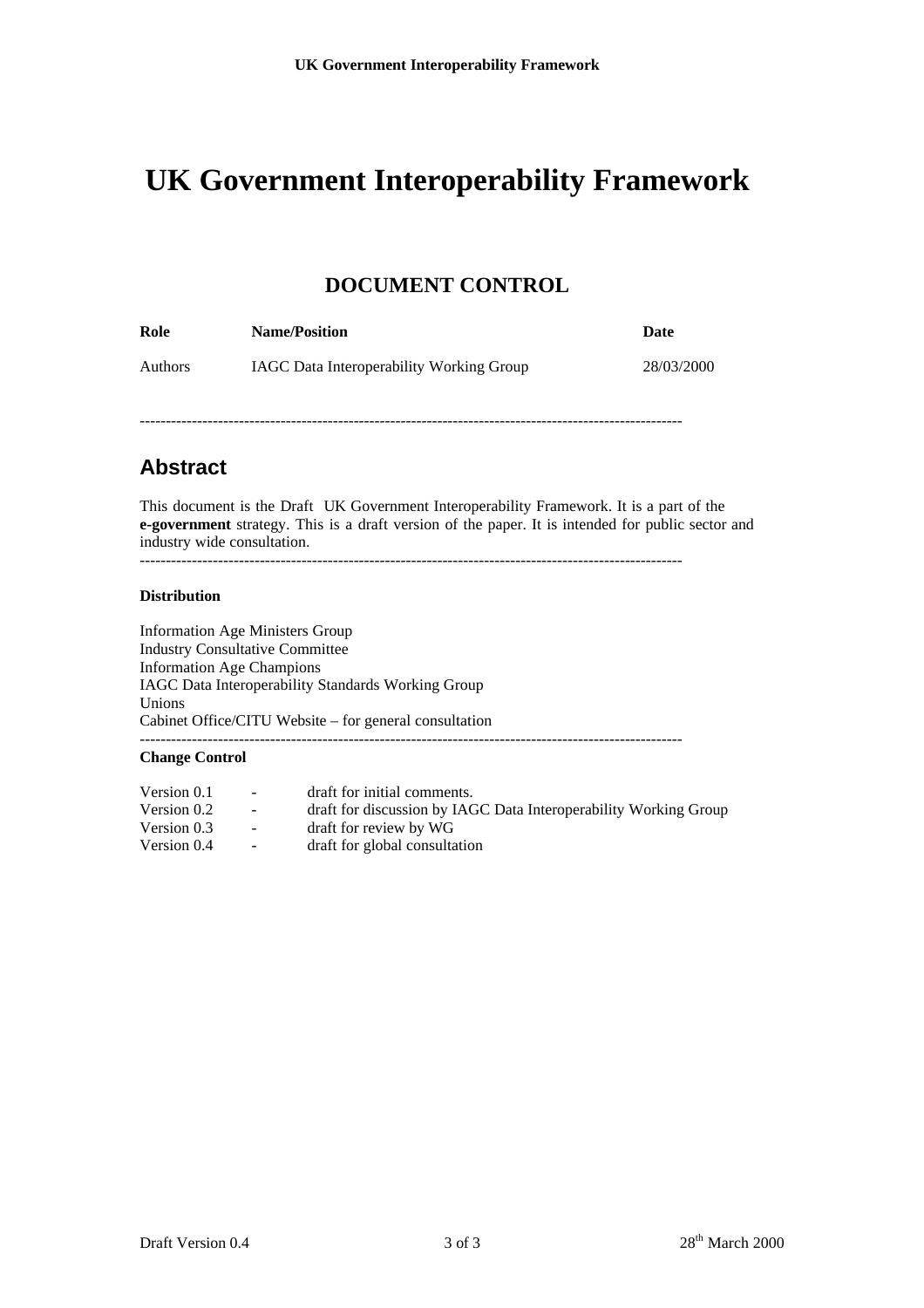## **CONTENTS**

| 1.1           |       |  |
|---------------|-------|--|
| 1.2           |       |  |
| 1.3           |       |  |
|               | 1.3.1 |  |
|               | 1.3.2 |  |
|               | 1.3.3 |  |
| $1.4^{\circ}$ |       |  |
|               | 1.4.1 |  |
|               | 1.4.2 |  |
|               | 1.4.3 |  |
|               | 1.4.4 |  |
| 1.5           |       |  |
| 1.6           |       |  |
|               |       |  |
|               |       |  |
|               |       |  |
|               |       |  |
| 2.1           |       |  |
| 2.2           |       |  |
| 2.3           |       |  |
| 2.4           |       |  |
| 2.5           |       |  |
| 2.6           |       |  |
| 2.7           |       |  |
| 2.8           |       |  |
|               |       |  |
|               |       |  |
| 3.1           |       |  |
| 3.2           |       |  |
| 3.3           |       |  |
| 3.4           |       |  |
|               | 3.4.1 |  |
|               | 3.4.2 |  |
|               | 3.4.3 |  |
|               | 3.4.4 |  |
| 3.5           |       |  |
|               |       |  |
|               |       |  |
|               |       |  |
| 4.1           |       |  |
| 4.2           |       |  |
|               | 4.2.1 |  |
|               |       |  |
|               |       |  |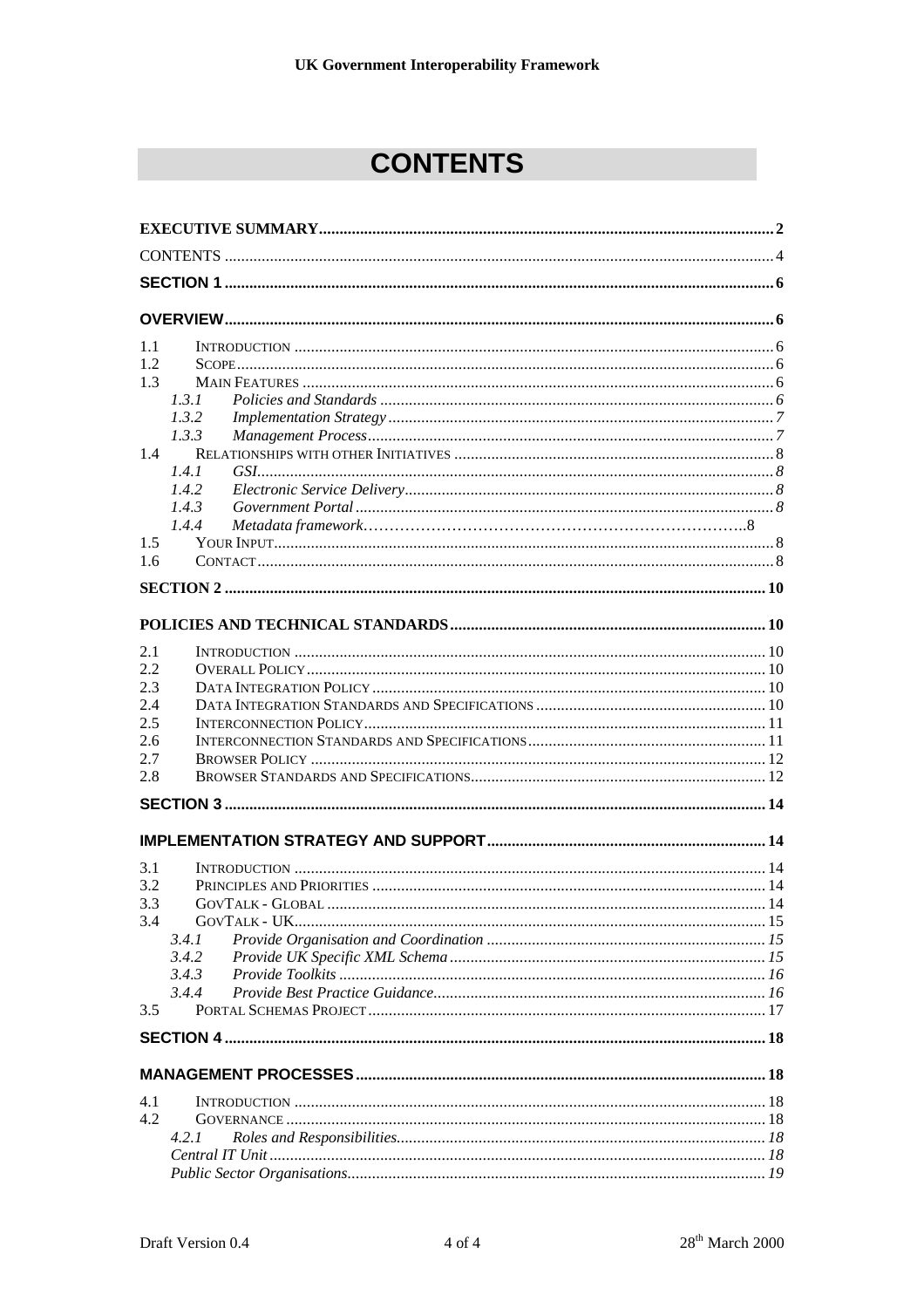| 4.3 |       |  |  |
|-----|-------|--|--|
| 4.4 |       |  |  |
|     |       |  |  |
|     |       |  |  |
|     |       |  |  |
|     | 4.4.2 |  |  |
|     | 4.4.3 |  |  |
|     | 4.4.4 |  |  |
|     | 4.4.5 |  |  |
|     |       |  |  |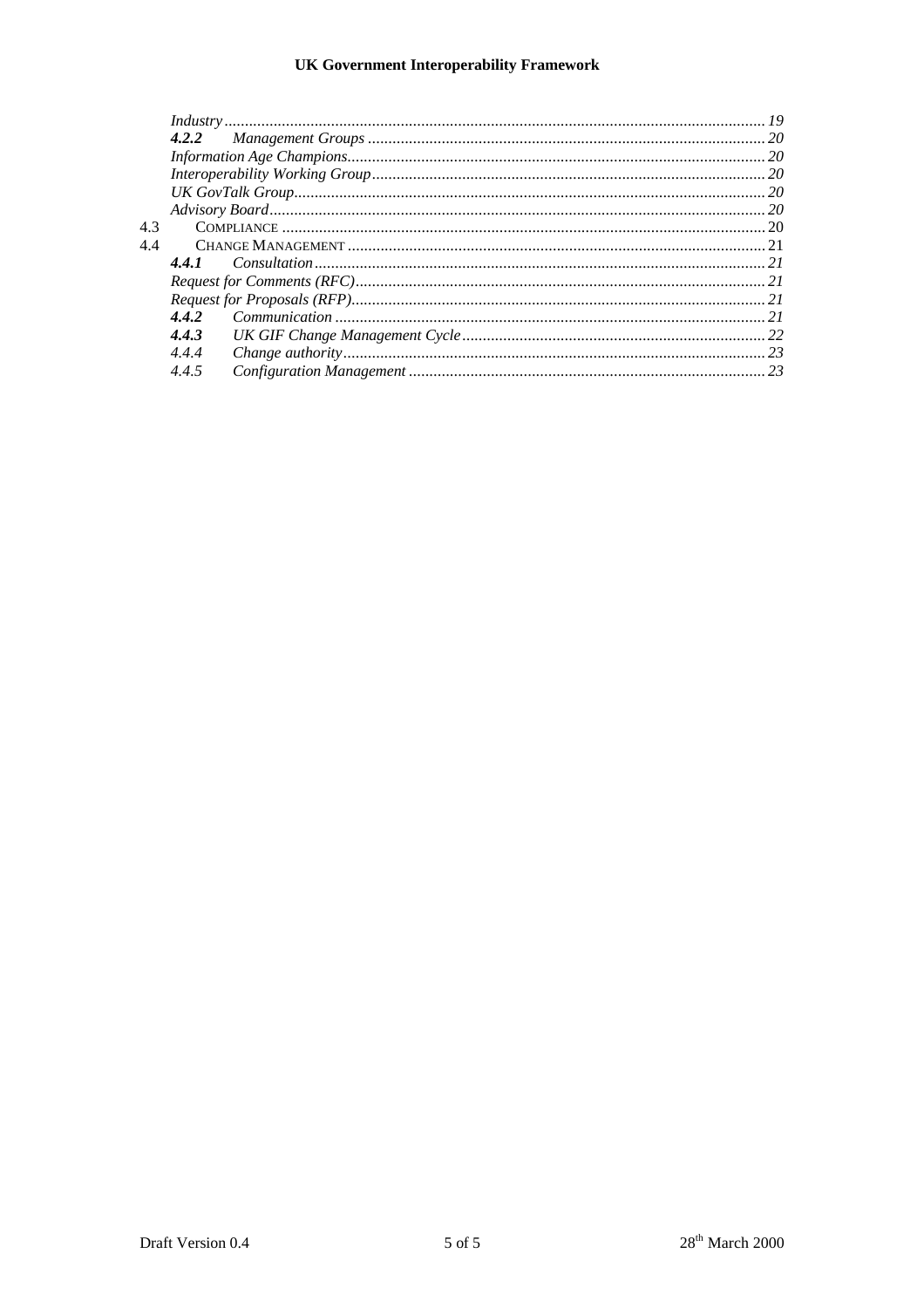## **Section 1 Overview**

### **1.1 Introduction**

The ambitions for modernising and information age government demand joined-up information systems.

Providing better services tailored to the needs of the citizen and business and at a lower cost requires seamless information flow across government. At the same time clearly defined policies for interoperability and coherence are needed to stay connected to the outside world and aligned to the global information revolution. This revolution is fuelled by the explosive growth of the Internet and its technologies.

The UK Government Interoperability Framework (GIF) sets out the government's technical policies and standards for achieving interoperability across all government departments and the wider public sector. It also gives the framework for seamless data flow and integration for inter and intra departmental systems.

The UK GIF delivers the crucial pre-requisites for inter-working between departments, the integration of departmental services and their delivery to the citizen and business as joined-up service.

The UK GIF is a fundamental Policy Framework for **the e-government Strategy**

### **1.2 Scope**

The scope of the UK GIF includes the interactions between:

- UK Government Department and other UK Government Departments
- UK Government and wider public sector
- UK Government and Foreign Governments (e.g. UK/EC, UK/US etc)
- UK Government and Businesses (worldwide)
- UK Government and UK Citizen

UK Government includes Central Government Departments and their Agencies. The wider public sector includes Local Government, Devolved Administrations, Non Departmental Public Bodies and the National Health Service.

### **1.3 Main Features**

The UK GIF comprises three major components: Policies and Standards, Implementation Strategy and Management Processes.

#### 1.3.1 Policies and Standards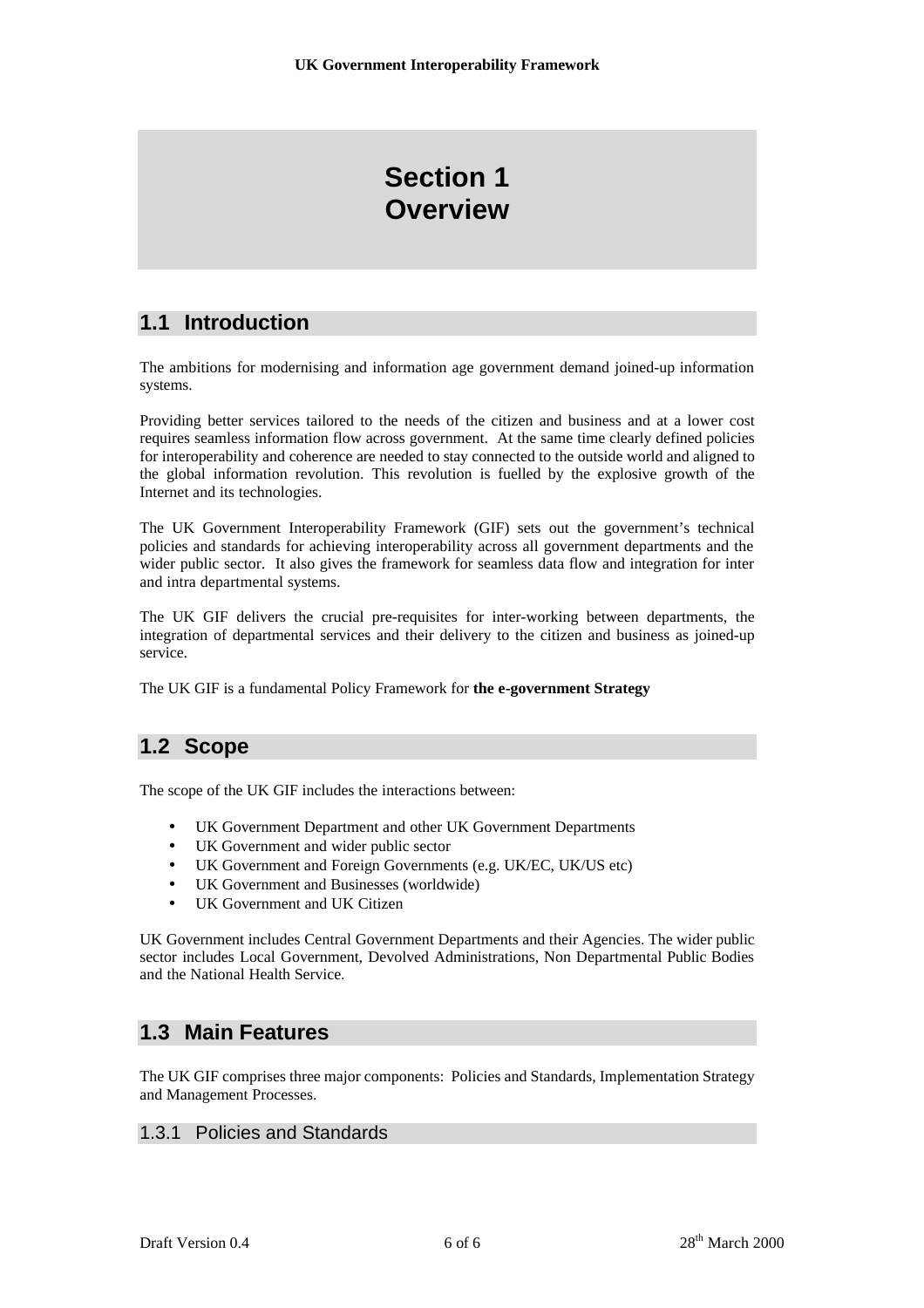The policies and technical standards for pan-government interoperability are specified in section 2 of this document. These are seen as the minimum set necessary to support the range of transactions and services across government and to integrate information systems within government. These policies and standards have also been chosen to interconnect and align government to the Internet driven revolution.

The policies and standards in the UK GIF cover three key areas of the architecture: Interconnectivity, Data Integration, and the Browser.

The main thrust of the specification has been to adopt the Internet and World Wide Web standards for all government systems. There is also a strategic decision to adopt XML as the main standard for data integration. This strategy includes provision of XML Schemas for use throughout the public sector.

### 1.3.2 Implementation Strategy

The second part of the UK GIF in section 3 provides the crucial implementation support for the policy. This policy has introduced the adoption of XML Schemas as the cornerstone for government data interoperability and integration. But adopting a standard, in itself, is not sufficient.

We need to provide government organisations with data schemas that have been agreed for use through out government. We also need to provide users with Information, Best Practice guidance and Tool Kits to make implementation an easier reality. This essential support has to be provided in a high quality and cost-effective manner.

Our strategy for meeting the above requirements is through participation in the **GovTalk** project. This is a global initiative, led by a large industry consortium, which is developing the infrastructure support required for XML. We intend to use this project as a major source for information, best practice guidance and toolkit support. The project will also provide provisional data schemas, which will be taken as one of the inputs for government wide consultation and adoption if appropriate.

We will also set up a specific government group called UK GovTalk and a web site named **GovTalk.gov.uk,** which will contain all the draft and agreed data schemas. This group and the web site will provide focussed government implementation support for use of XML throughout the UK public sector.

#### 1.3.3 Management Process

The work of integrating and evolving information systems is an ongoing process. Our approach and policies must not only support and enhance our business process but also ensure that we stay tuned to the possibilities of new technological advances and innovations.

The UK GIF management process has two fundamental components. Firstly there is a governance process that describes the roles and responsibilities, committee structures, and procedures for the ongoing development and management of the UK GIF initiative. Secondly there is an Internet based change management process that is designed to introduce a global consultation and change process for capturing maximum innovation and involvement.

Compliance to the UK GIF policies and standards are mandatory for government systems. The compliance process is a crucial part of the management strategy. This and other management processes are covered in Section 4 of this document.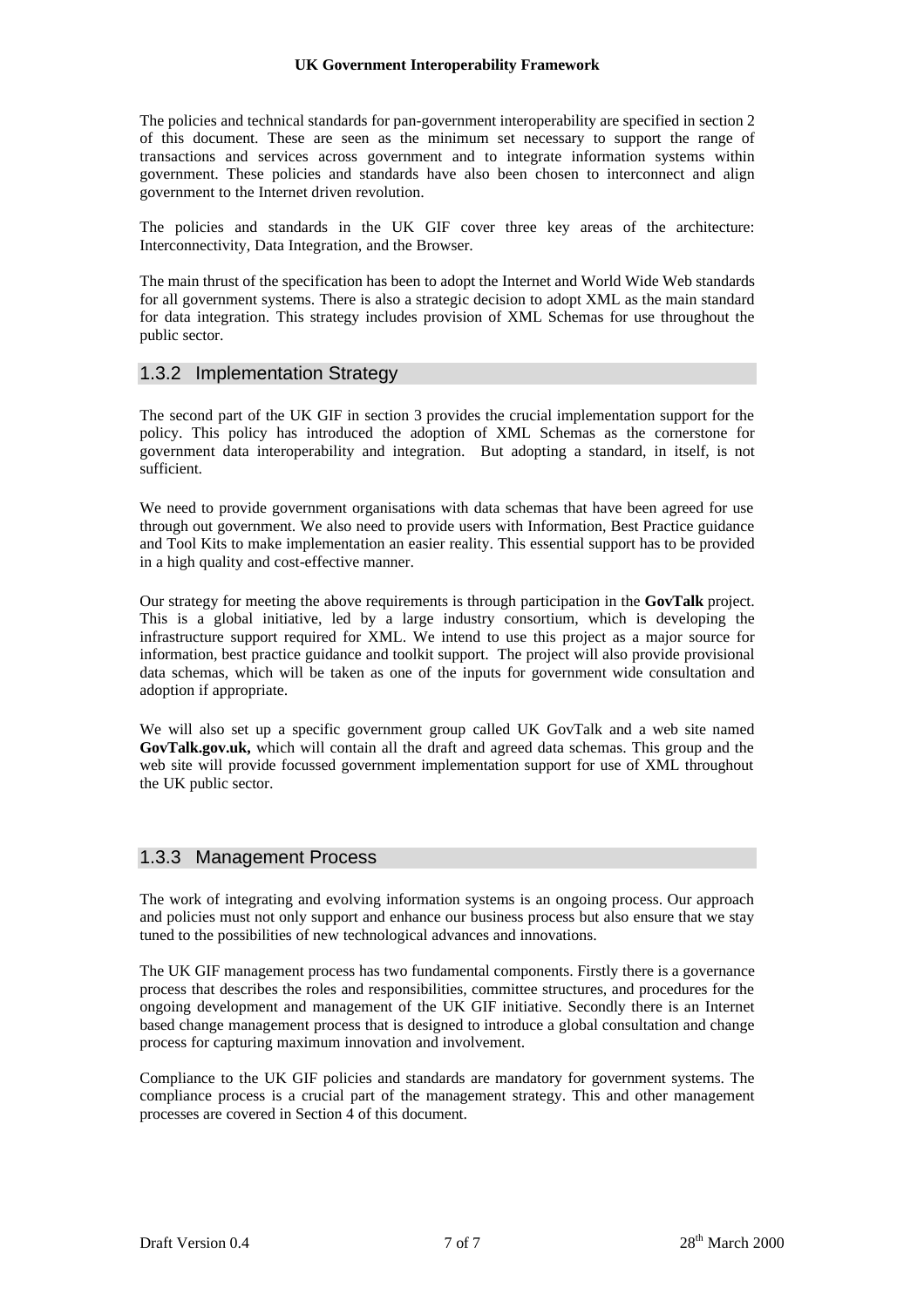### **1.4 Relationships with other Initiatives**

The UK GIF is one of the Policy Frameworks for the **e-government strategy** of which it is an integral part. Relationship with other initiatives is described below.

### 1.4.1 GSI

The policies and standards specified in this Framework are consistent and will be kept aligned with the Government Secure Intranet (GSI) developments.

### 1.4.2 Electronic Service Delivery

Following the publication of the government's e-commerce strategy in e-commerce@its.best.uk report, the government is now looking at strategic options and priorities for services to the citizen and how government should be organised to deliver these. These citizen focused services, once defined and agreed, will act as major driver for the types of data schemas that will need to be agreed and delivered as a priority.

### 1.4.3 Government Portal

The Government Portal delivers a major element of the Government's Information Age Agenda.

The Portal will provide an easy to use, trusted and personalised service allowing the citizen to deal with government on a one-to-one basis, whilst presenting government as an integrated organisation. It aims to be the citizens 'personal window' on government and the preferred method for the public to engage with the public sector.

The UK GIF sets up the Portal Schema Project. This project is targeted and managed to produce XML schemas required specifically for the services to be delivered through the Government Portal (me.gov and the Gateway).

#### 1.4.4 Metadata Framework

The Metadata Framework is an associated policy framework to the UK GIF and another plank of the e-government strategy. It will provide semantic definitions for public sector metadata, enabling meaningful information search results. The Metadata working group works closely with the Interoperability working group and the two framework policies are closely aligned.

### **1.5 Your Input**

Involvement of all our stakeholders in the development and agreement of the UK GIF is a fundamental policy objective. Government Departments, Non Departmental Public Bodies, Local Authorities, Industry and the citizen are encouraged to comment and suggest ways of improving the strategy and support for UK GIF. Our preferred way is through the Internet. The latest version of this document can be found on www.citu.gov.uk and on www.iagchampions.gov.uk . Please use the submission process to make your input. Or alternatively, use the contact details below.

### **1.6 Contact**

Anwar Choudhury Assistant Director - Central IT Unit Cabinet Office 53 Parliament Street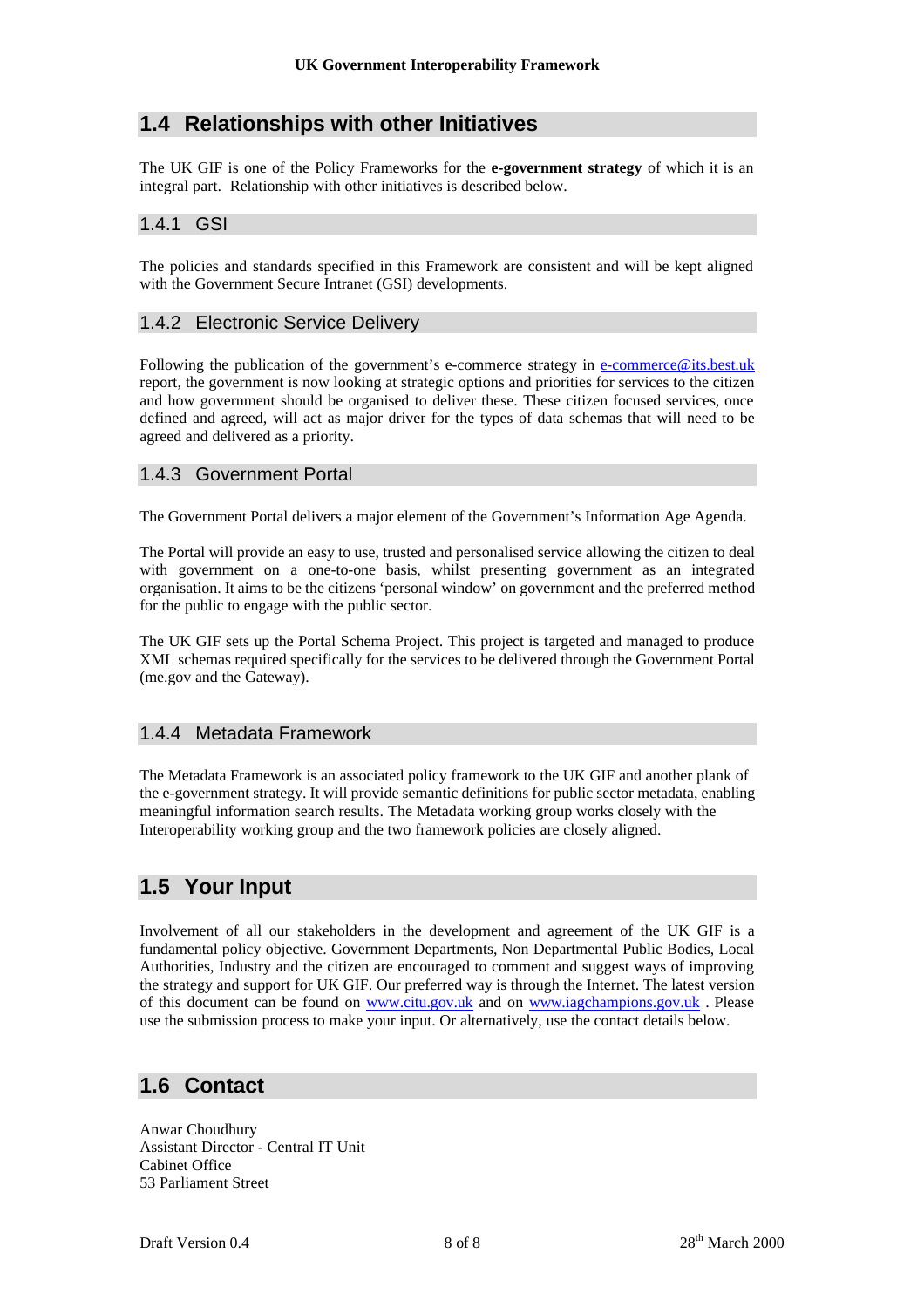London SW1A 2NG Tel: 0171 238 2028/2059 Fax: 0171 238 2068 e-mail: achoudhury@cabinet-office.gsi.gov.uk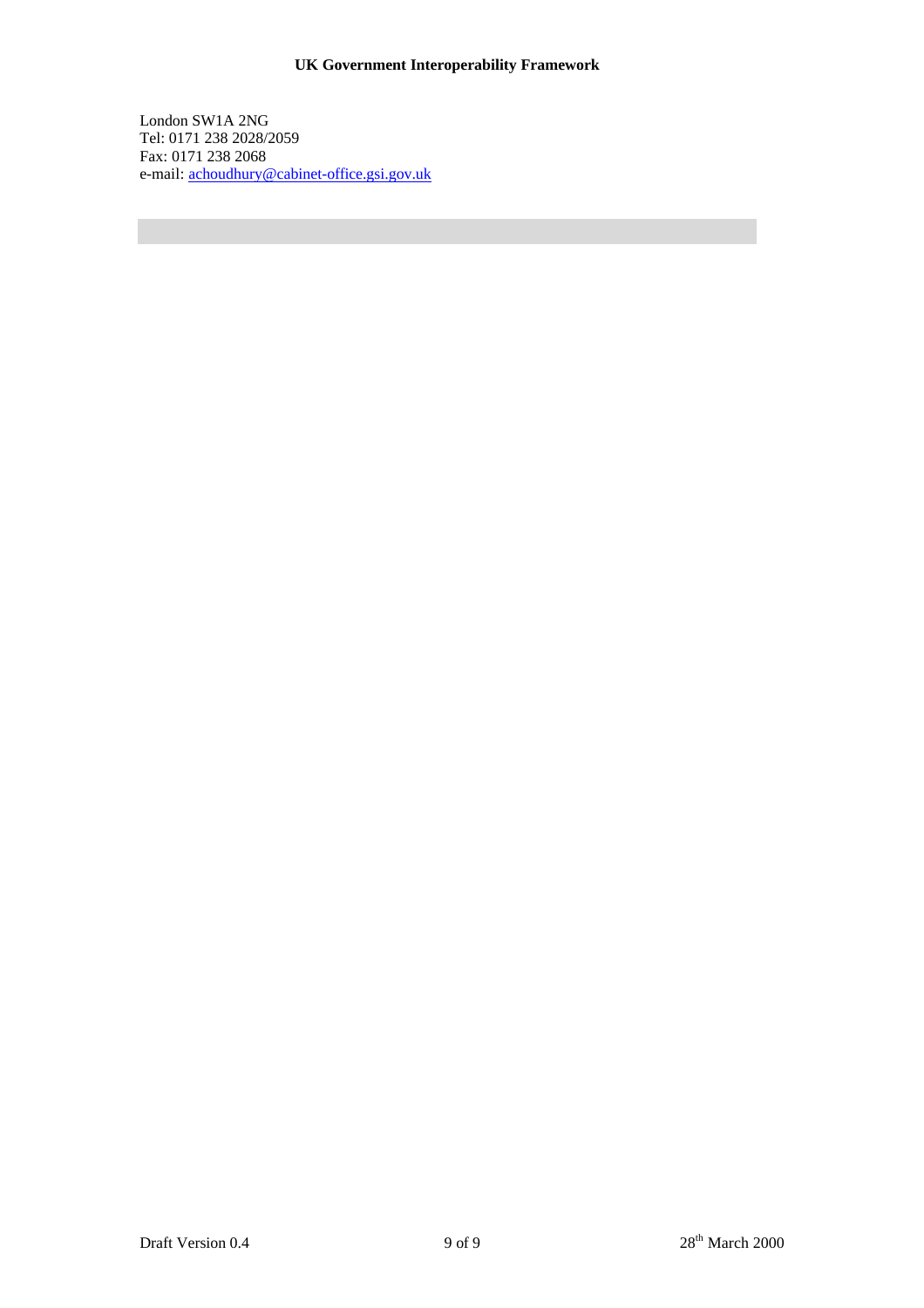## **Section 2 Policies and Technical Standards**

### **2.1 Introduction**

The UK Government Interoperability Framework (UK GIF) aims to support pan UK Government interoperable services to the public, using the minimum set of specifications necessary to support a range of transactions. The UK GIF specifications have been selected to meet the criteria below:

- ♦ **Interoperability** defines policies, standards and specifications for pan government interoperability
- **Market support** the specifications are widely supported by the market
- **Scalability** allowing capacity to be scaled to satisfy changed demands made on the system, such as changes in data volumes, number of transactions or number of users.
- ♦ **Publicly available** the specifications are documented and available to the public at large.

### **2.2 Overall Policy**

#### **The overall UK Government policy is to**:

- ♦ Adopt standards that are well supported by market leading products, hence reducing costs and risks for government systems
- Adopt the common standards used on the Internet and World Wide Web
- ♦ Design Information Systems so that as much information as possible is accessible via common commercial browsers
- ♦ Ensure all appropriate Government Information Systems are capable of being connected to the Internet
- ♦ Get Government Information Systems connected to Internet via the Government Secure Intranet, which ensures the appropriate security protection.

### **2.3 Data Integration Policy**

#### **UK Government policy is to use**:

- ♦ XML and XML schema for data integration
- ♦ XML and RDF for data modelling and schema definition
- XML, XSL and DOM for data presentation
- ♦ The application and usage of XML schema within Government is defined in Section 3 (Implementation Strategy) of this document.

### **2.4 Data Integration Standards and Specifications**

The UK Government standards and specifications for data integration and transformation are:

| <b>Component</b> | Standard                         |
|------------------|----------------------------------|
| Meta data /      | XML (eXtensible Markup Language) |
| Meta language    |                                  |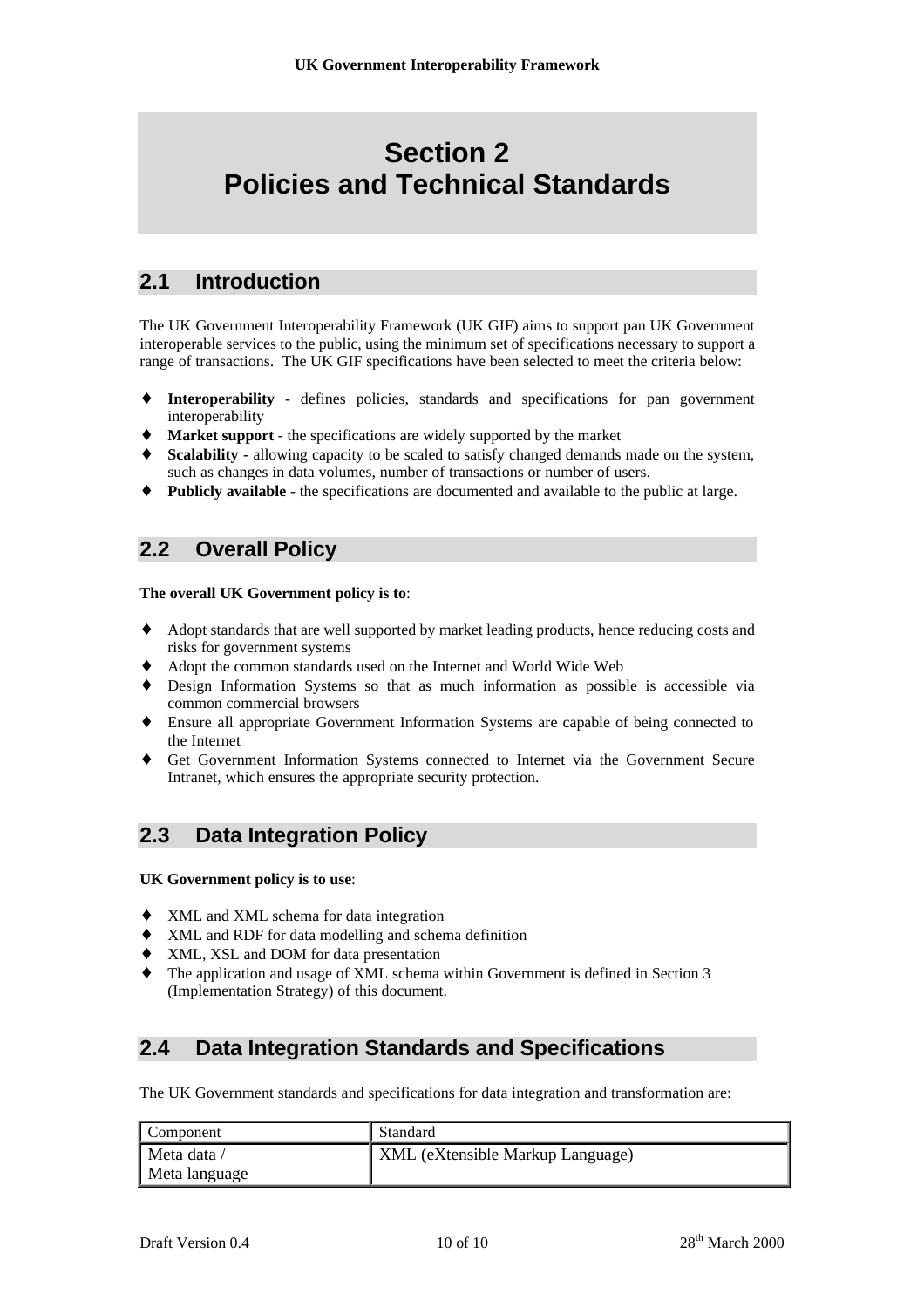| Component                                             | Standard                                                                       |
|-------------------------------------------------------|--------------------------------------------------------------------------------|
| Meta data definition                                  | XML schema                                                                     |
|                                                       | Government XML schema to be developed.                                         |
| Data                                                  | XSL (eXtensible Stylesheet Language)                                           |
| transformation/presentation                           |                                                                                |
| tools                                                 |                                                                                |
| Data Modelling Language                               | RDF (Resource Description Framework)                                           |
| Document modelling                                    | XML Document model (DOM).                                                      |
| Data definition and schema<br>standardization process | "The application and usage of XML schema within<br>Government". See Section 3. |

### **2.5 Interconnection Policy**

#### **UK GIF policy for Internet and Intranet connectivity is**:

- ♦ To provide protection against the security vulnerabilities of using downloaded executable content code that is not authenticated.
- ♦ UK GIF policy for specific areas of pan Government interconnection is defined below:

#### **UK Government policy for e-mail is:**

- ♦ To use a product that supports interfaces which conform to the SMTP/MIME
- To use S/MIME V3 for messaging security unless security requirements dictate otherwise.

#### **UK Government policy for Directory:**

♦ The UK Government Directories Schema are to support a range of communication services including message handling, telephone and facsimile services as well as interactive access to a range of other applications.

#### **UK Government policy for Domain Naming:**

- Projects are to follow the UK government schema on allocation of IP addresses
- DNS is to be used for Internet/intranet domain name to IP address resolution.

#### **UK Government policy for File Transfer Systems:**

♦ UK Government Intranets are to support FTP. Restart and recovery facilities of FTP are to be used when transferring very large files.

#### **UK Government policy for Terminal Emulation**:

♦ Web based technology is to be used in applications that previously used Terminal Emulation whenever possible.

#### **UK Government policy for Networks:**

♦ Departments are to interconnect using IPv4, noting that UK Government is considering the adoption of IPv6 in the near future.

### **2.6 Interconnection Standards and Specifications**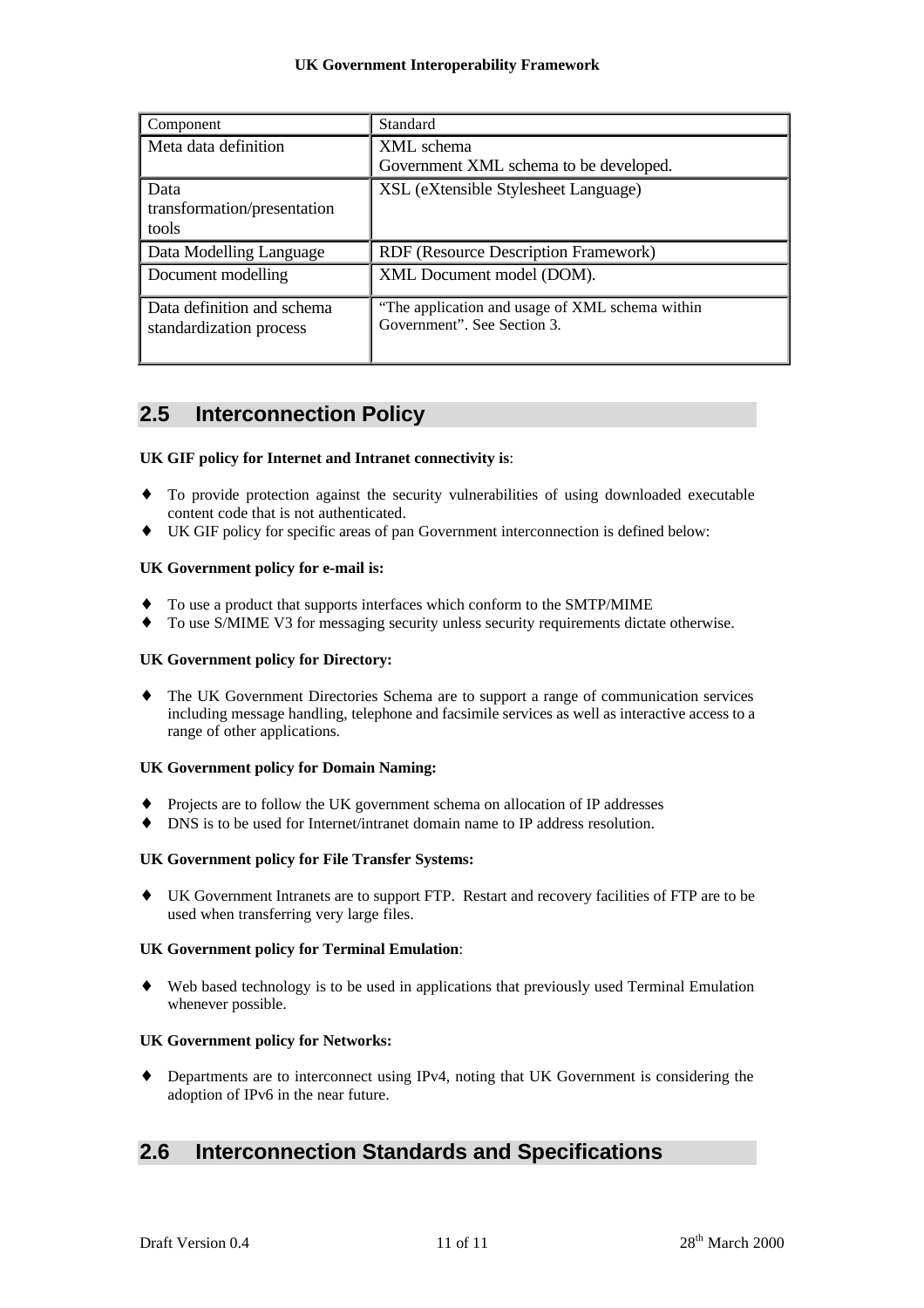| Component                    | <b>Standard</b>                                                                                                                                                                                                                                                                                                                                                                                  |
|------------------------------|--------------------------------------------------------------------------------------------------------------------------------------------------------------------------------------------------------------------------------------------------------------------------------------------------------------------------------------------------------------------------------------------------|
| Hypertext transfer protocols | HTTP v1.1 (RFC 2068) Hypertext standards include on-line<br>wide-area publishing services.                                                                                                                                                                                                                                                                                                       |
| E-mail                       | E-mail products that support interfaces that conform to the<br><b>SMTP/MIME.</b><br>The UK government messaging Naming and Addressing policy<br>and procedures for "department.gov.uk" are IS Notice 94, see<br>URL: www.ccta.gov.uk/services/list/domains.htm.<br>The messaging Naming and Addressing policy and procedures<br>for "department.gsi.gov.uk" are delegated to the GSI contractor. |
| E-mail Security              | S/MIME V3 shall be used where appropriate for pan<br>government messaging security unless security requirements<br>dictate otherwise.                                                                                                                                                                                                                                                            |
| Directory                    | X.500 core schema as defined in CWC GSI technical note No1.<br>LDAP V2 is to be used for general purpose directory user<br>access.                                                                                                                                                                                                                                                               |
| Domain name services         | <b>DNS (RFC 1035)</b><br>The Domain Naming procedures for "department.gsi.gov.uk"<br>are delegated to the GSI contractor.                                                                                                                                                                                                                                                                        |
| File transfer protocols      | FTP (RFC 959) (with restart and recovery) and HTTP (RFC<br>1945) for file transfer.                                                                                                                                                                                                                                                                                                              |
| Bulletin board services      | NNTP (RFC 977)                                                                                                                                                                                                                                                                                                                                                                                   |
| LAN/WAN Interworking         | IPv4 (RFC 791)                                                                                                                                                                                                                                                                                                                                                                                   |
| Transport                    | TCP (RFC 793) UDP (RFC 768) only within the GSI, not<br>across the firewall to the Internet.                                                                                                                                                                                                                                                                                                     |

The UK Government standards and specifications for interconnectivity are:

### **2.7 Browser Policy**

#### **UK GIF policy for the Browser is:**

- ♦ To design Information Systems so that as much information as possible is accessible via common commercial browsers.
- ♦ All appropriate Government Information Systems should be capable of being connected to the Internet.
- ♦ To support plug-in to the Browser or dedicated viewers where necessary which provide support for the standards and specifications listed in the Browser standards and specifications table below.
- ♦ To provide protection against the security vulnerabilities of using downloaded executable content code that is not authenticated.
- ♦ To adopt as Browser standards those common elements supported by commercial market leading products.

### **2.8 Browser Standards and Specifications**

The UK Government standards and specifications for the browser and viewers are:

| <b>Component</b>           | <b>Standard</b>                                   |
|----------------------------|---------------------------------------------------|
| Viewer Document file types | Adobe Acrobat (.pdf), minimum viewer is version 3 |
|                            | Lotus Notes                                       |
|                            | Microsoft Word (.doc), viewer for Word 97/2000    |
|                            | Rich Text Format (.rtf)                           |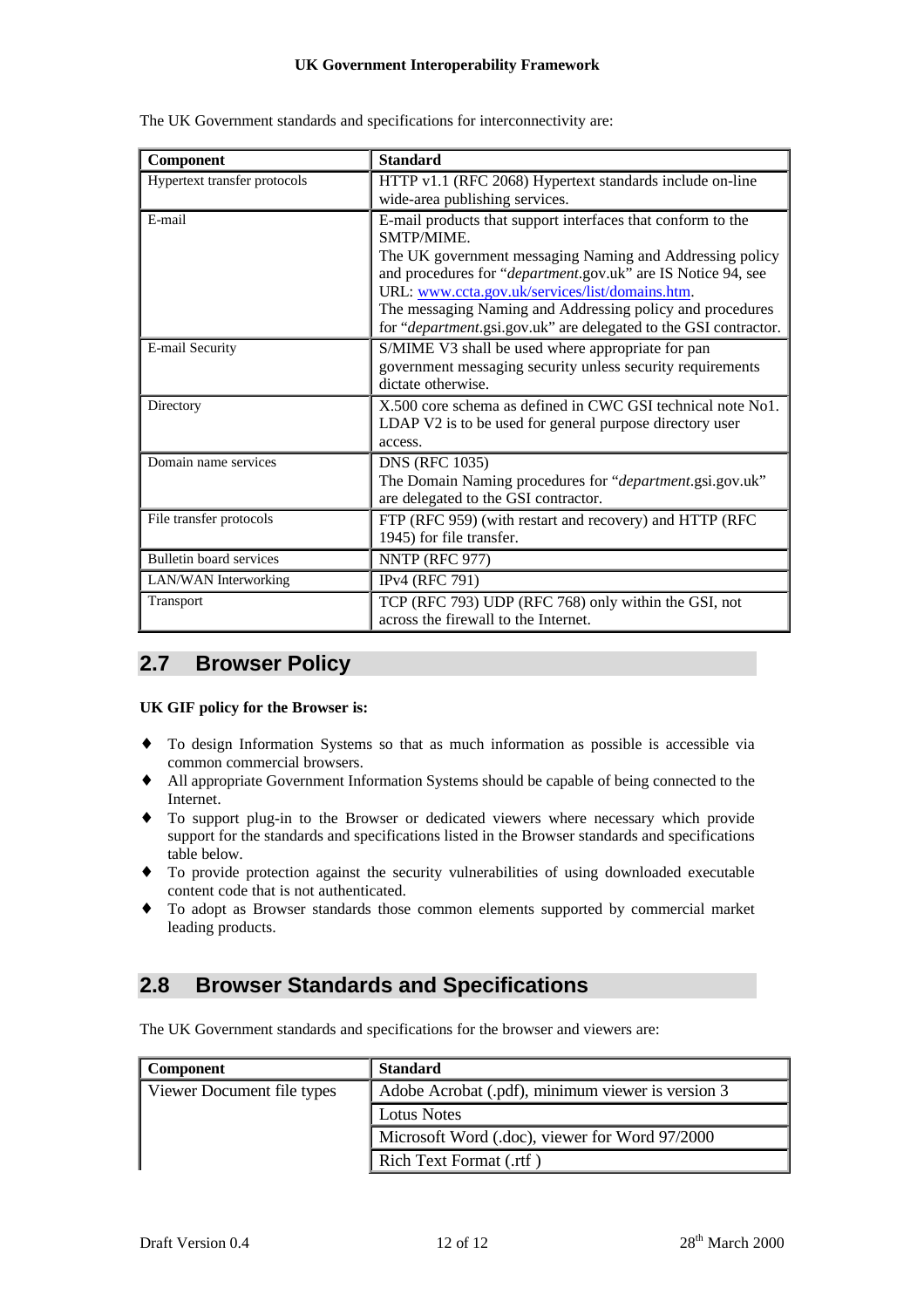| Component                            | <b>Standard</b>                                                                                       |
|--------------------------------------|-------------------------------------------------------------------------------------------------------|
|                                      | Plain/Formatted Text (.txt)                                                                           |
| Viewer Spreadsheet file types        | Microsoft Excel (.xls), Excel 97/2000 Spreadsheet File                                                |
|                                      | viewer                                                                                                |
|                                      | Delimited file (.csv)                                                                                 |
| Viewer Presentation file types       | Microsoft PowerPoint (.ppt), Powerpoint Viewer 97 (2000                                               |
|                                      | Release)                                                                                              |
| <b>Hypertext Interchange Formats</b> | Those parts of HTML v4.0 commonly implemented by                                                      |
|                                      | Netscape Navigator v4 and MS Internet Explorer v4 and                                                 |
|                                      | v5, plus their interoperable extensions.                                                              |
| <b>Character Sets and Alphabets</b>  | UNICODE.                                                                                              |
|                                      | Amendment 1: 1996 to ISO/IEC 10646:1993: Transformation<br>Format for 16 planes of group 00 (UTF-16). |
|                                      |                                                                                                       |
|                                      |                                                                                                       |
| Graphical/still image                | <b>JPEG (ISO 10918)</b>                                                                               |
| information exchange                 |                                                                                                       |
| standards                            | Graphics Interchange Format (.gif)                                                                    |
|                                      | Portable Network Graphics (PNG)                                                                       |
| Audio/video Streaming Data           | Real Audio                                                                                            |
|                                      | <b>Real Video</b>                                                                                     |
|                                      | Windows Media File (.wmf)                                                                             |
|                                      | Apple Quicktime                                                                                       |
|                                      | Waveform Audio File Format                                                                            |
|                                      | 8ì Law                                                                                                |
| Animation                            | Macromedia Flash (.swf)                                                                               |
|                                      | Dynamic html (DHTML)                                                                                  |
| Scripting                            | ECMA 262 Script                                                                                       |
| Moving Image and                     | MPEG-1 (ISO 11172)                                                                                    |
| audio/visual information             | Conversion is provided by most mainstream packages                                                    |
| exchange standards                   |                                                                                                       |
| General purpose file                 | tar, .zip and .gz file types                                                                          |
| compression                          |                                                                                                       |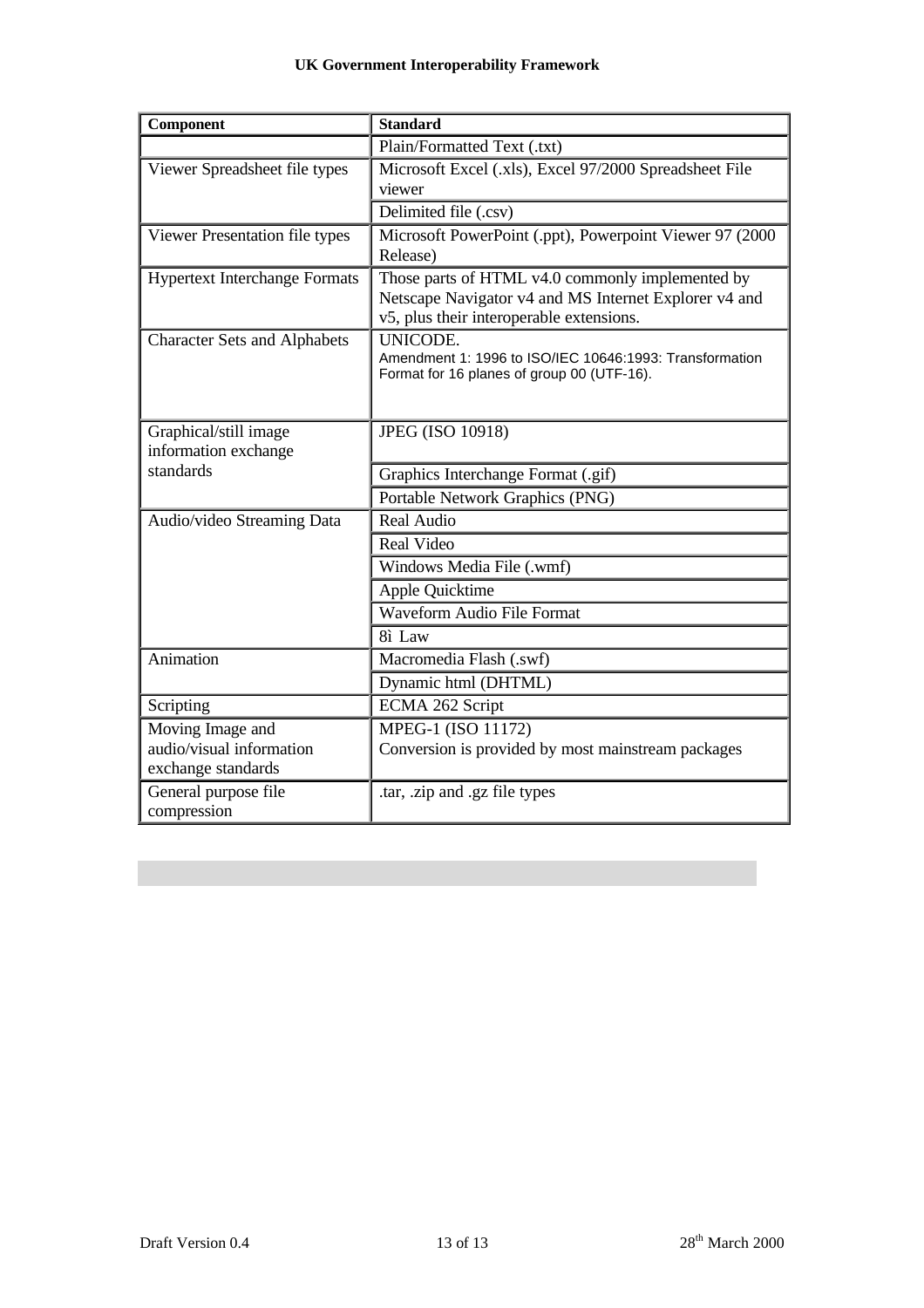## **Section 3 Implementation Strategy and Support**

### **3.1 Introduction**

The agreement of interoperability policies and standards across government is of course a vital pre-requisite. Section 2 of this document has specified those standards. The government has adopted Internet and World Wide Standards including XML as the cornerstone for government data interoperability and integration.

But policies and standards are not enough. It is only the first step to achieving the goal of seamless interoperability. If we are to be successful, we must provide a clear implementation strategy and provision of support to all stakeholder organisations throughout the public sector.

The purpose of the Implementation Strategy is to provide public sector organisations with guidelines on how to plan, deploy and assure solutions consistent with the policies and standards defined in the UK Government Interoperability Framework (UK GIF).

The implementation strategy, outlined in this section, is intended to make the adoption of the policies and standards simple, attractive and cost effective. It provides implementation support through information and best practice guidance, centrally agreed Data Schemas and Tool Kits for conversions of legacy data. The strategy is to meet these requirements through the development of the UK GovTalk initiative.

### **3.2 Principles and Priorities**

Achieving data interoperability and coherence across the public sector is a monumental task. Our strategy in determining priorities is driven by the needs of the citizen and business. This means that data standardisation and schema activities will be prioritised so that we can deliver services that are of high priority in serving the citizen and business.

Priority will also be given to data schemas that serve the requirements for services or processes that are generic across many departments. Facilitation of new, joined-up services and interdepartmental process developments will also be given precedence.

When considering a service, the underlying business processes will be examined, and where possible re-engineered, taking into account practical and legal constraints. Implementation will therefore be achieved through taking an incremental, service-by-service approach, with public sector organisations working together to generate and share data standards and schemas for joinedup services.

The main electronic mechanism for delivery of the above services is the Government Portal. The forum for collaboration between public and private sector organisations will be the GovTalk initiative.

### **3.3 GovTalk - Global**

GovTalk is a global, industry-wide initiative. It is developing at worldwide, regional and national levels. It is intended to help governments accelerate the process of modernisation by taking advantage of World Wide Web Consortium (W3C) standards, including XML standards.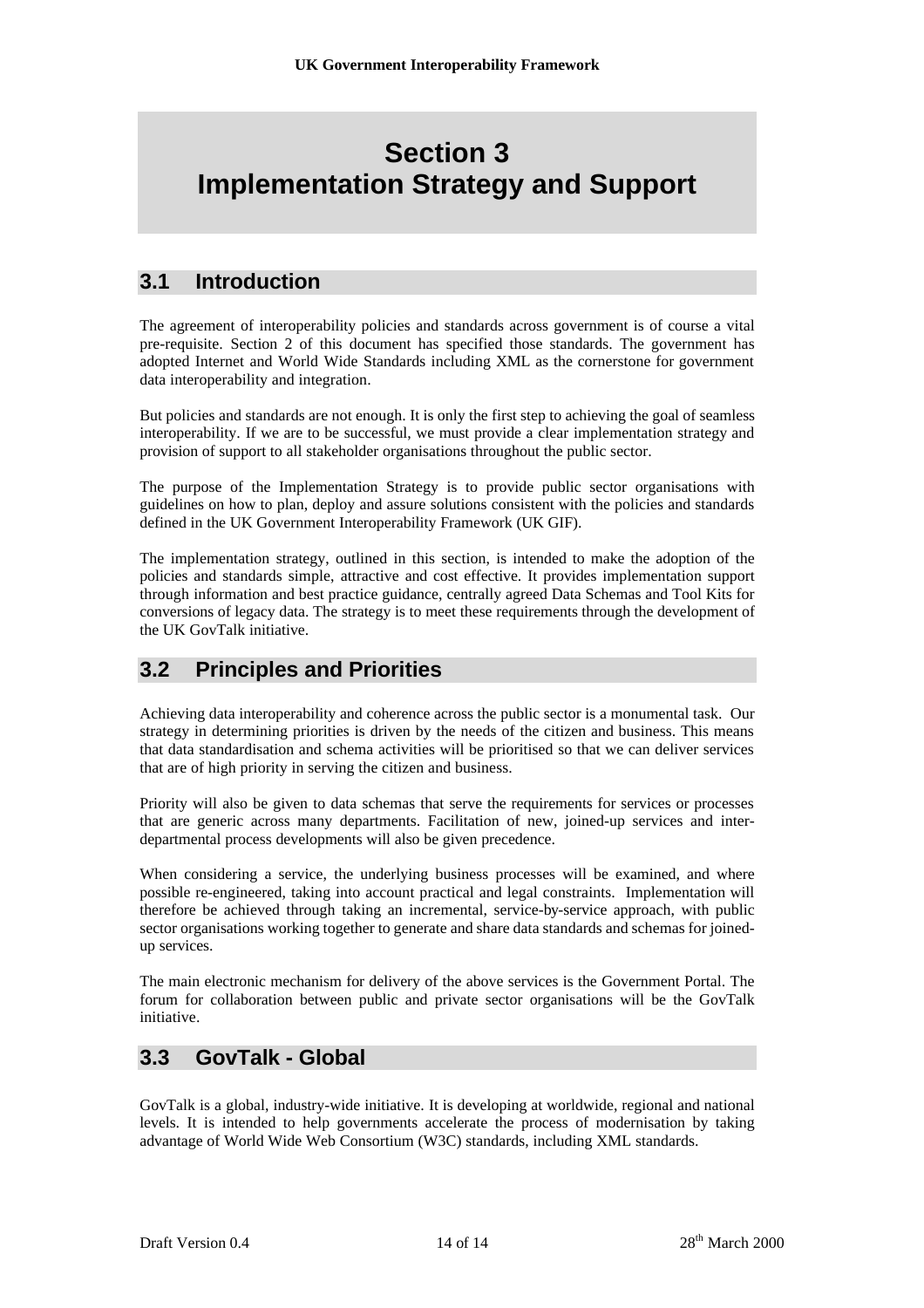It is an initiative in which governments and industry work together to accelerate the delivery of integrated electronic services. GovTalk addresses the need for interchange between Government and Citizen, Government and Business and within Government itself. In each case it offers an approach - independent of the underlying technology - to quickly integrate existing systems and business processes.

GovTalk provides a framework for promoting interoperability between the constituent departments of government and with citizens and businesses. It will also provide a repository holding simple and consistent XML schema, based on best practice, upon which specific XML schema representing the processes of government can be built. This will be supported by appropriate toolkits, methodologies and best practice information for rapid deployment of GovTalk based projects. It also provides a forum for discussion, and will provide an opportunity for feedback on the development of toolkits, methodologies and best practices.

### **3.4 GovTalk - UK**

UK public sector organisations and private sector companies will form and manage the UK GovTalk group. It will be facilitated through the Cabinet Office.

The UK GovTalk group will take advantage of the toolkits, methodologies and best practice guidance available worldwide, but provide further detail on UK specific issues. A worldwide repository will contain schema appropriate throughout the world, and a separate UK based repository – managed by the UK GovTalk group – will maintain XML schema specific to UK government processes and requirements. The UK GovTalk will be hosted on an Internet server named **GovTalk.gov.uk**.

The UK GovTalk will provide:

- Organisation and Coordination
- Repository of UK specific XML schema
- Toolkits for interface and conversion
- Best practice for projects across UK government.

#### 3.4.1 Provide Organisation and Coordination

An organisation is required to act as a focal point for co-ordinating interoperability efforts throughout government and ensuring a rapid response to proposals and priorities of government. The organisation will have to establish and manage lines of communication to enable the development and a use of the interoperability standards.

The establishment of the UK GovTalk Group will be led by the UK Cabinet Office. The group's membership will be open to the participation of public sector organisations and private sector companies working on UK Government projects. It is a highly collaborative approach between the public and private sector organisations.

This group will also coordinate on behalf of UK Government interaction with the global GovTalk initiative. Although, this does not preclude particular public sector organisations making direct inputs into global GovTalk initiatives if this is more appropriate.

The group will track similar strategic developments overseas and particularly in Europe, where the European Commission have projects in place to develop citizen centred XML schema.

### 3.4.2 Provide UK Specific XML Schema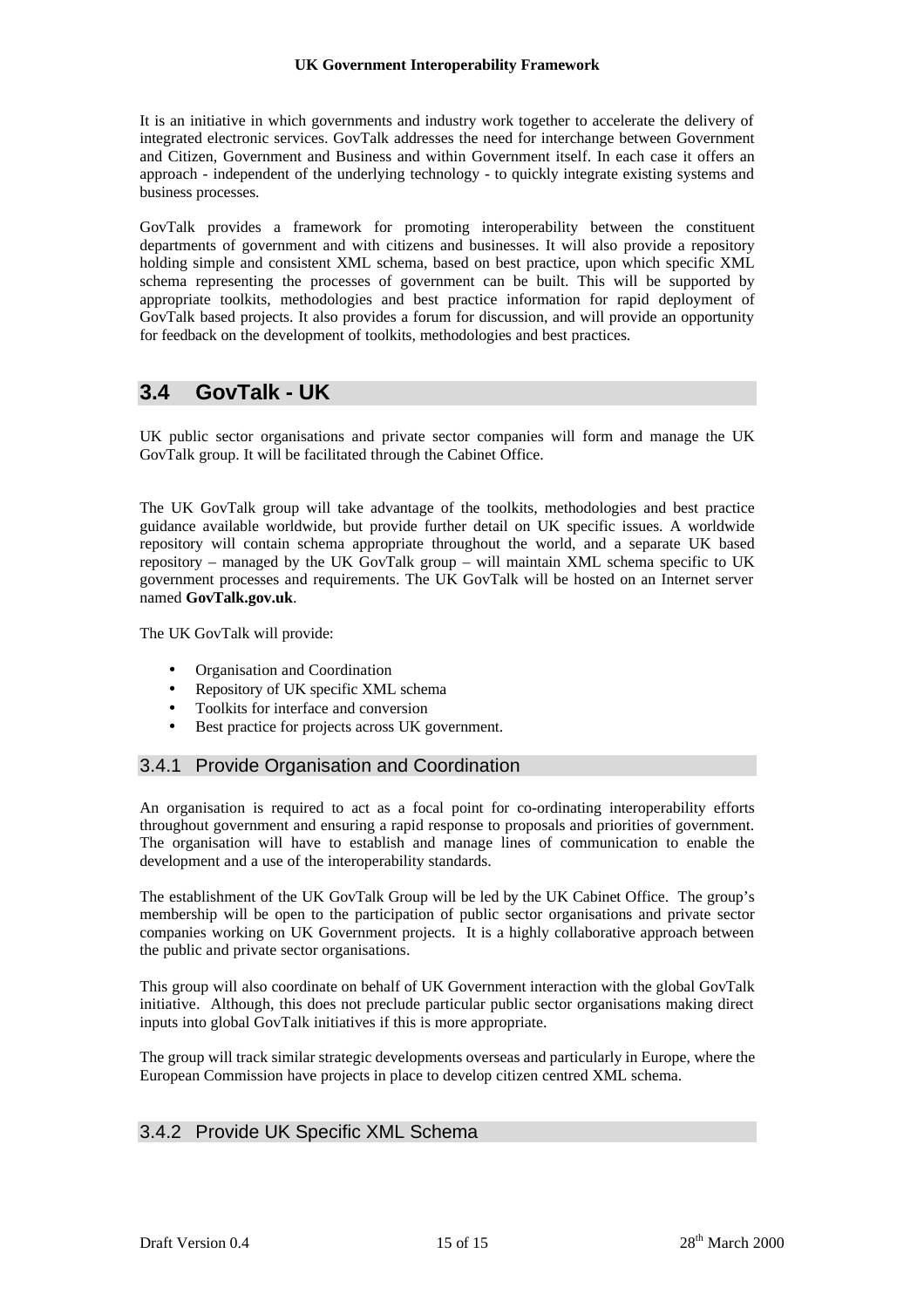This is a core output for the group. It involves the management of a UK specific XML Schema Repository, which provides agreed XML data schemas for use throughout the public sector.

Specifically:

- The group will oversee the quality of schema, manage the configuration of schema, and ensure that the repository is both populated and used appropriately. The group will develop Terms and Conditions for the use of the repository
- The repository will be populated through activities of the IAGC Data Interoperability Standards Working Group and the IAGC Metadata Working Group, and through individual projects being implemented throughout government. The GovTalk group will define the process of accepting schema into the repository
- The repository will act as a focus for the use of XML schema within UK government, linking as appropriate to GovTalk initiatives elsewhere across the world
- The schema will be freely used throughout government, but the **GovTalk.gov.uk** site will maintain a record of their usage throughout government
- The group will ensure that there is an effective search mechanism for the repository
- The group will ensure that there is a mechanism for receiving feedback and assessing the impact of new and changed schema.

### 3.4.3 Provide Toolkits

The public sector, in common with industry, has countless legacy systems with incompatible data structures. This needs to be made coherent through interface or conversion to XML schemas. If this is to be efficient and cost-effective, toolkits for conversions are essential. The UK GovTalk Group will:

- Identify the Government requirement for toolkits, taking into account the specific projects being undertaken across government
- Provide conversion toolkits downloadable from the **GovTalk.gov.uk** site
- Encourage ease of integration of tools so that the full development cycle can be supported
- Make available information on relevant toolkits and information about expertise
- Provide a mechanism for obtaining feedback on the use and usefulness of toolkits.

### 3.4.4 Provide Best Practice Guidance

Information and knowledge sharing on best practice is crucial for success. This will be provided through UK GovTalk and will include:

- Case studies on the successful implementation of the strategy
- Best practice guidance on using XML for input of data, output of data, and as transaction data. Both batch and interactive modes of operation will need to be supported
- Learning points of less successful projects and the development of associated best practice
- Encouragements and incentives for the adoption of best practice
- Providing a mechanism for receiving feedback and assessing the impact of new and changed best practice
- Reflection of best practices in the toolkits and the assurance programme.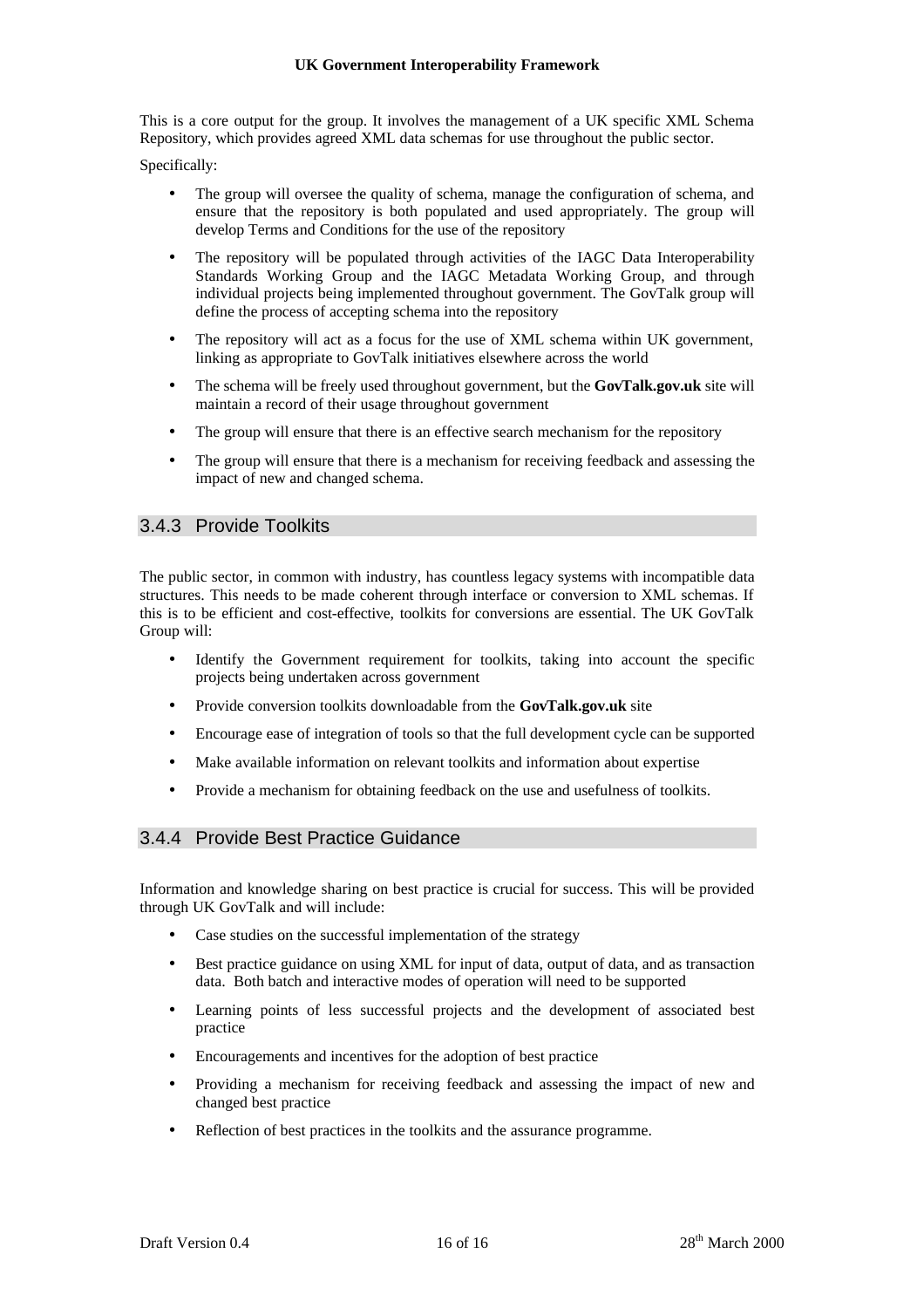### **3.5 Portal Schemas Project**

The Government Portal is a flagship project for delivery of a major element of the government's Information Age agenda. It will provide highly personalised and integrated services in an efficient and cost effective manner. The Portal has three major components:

- The **front** end, being developed under the working title '**me.gov'**
- The **middle** layer which has the working title of '**government gateway'**
- The **back** end that links existing and new Departmental services.

The services delivered through the Portal (**me.gov** and the Gateway), require agreed standards and data schemas to be applied across the portal elements and all participating systems across government. It will act as a major driver for the data standardisation and schema generation activity.

The **Portal Schema Project** will be set up to manage the generation and timely delivery of agreed XML data schemas required for government services delivered through the Portal. This project will be integrated and managed as a part of the overall Portal Programme.

The initial set of Portal services will be known at the end of April when the contract for **me.gov** will be let. Minimally, the White Paper commitment of a joined-up *Change of Address Service* will be provided through the Portal. The XML Data Schemas required for this service will be one of the first outputs of the Portal Schema Project.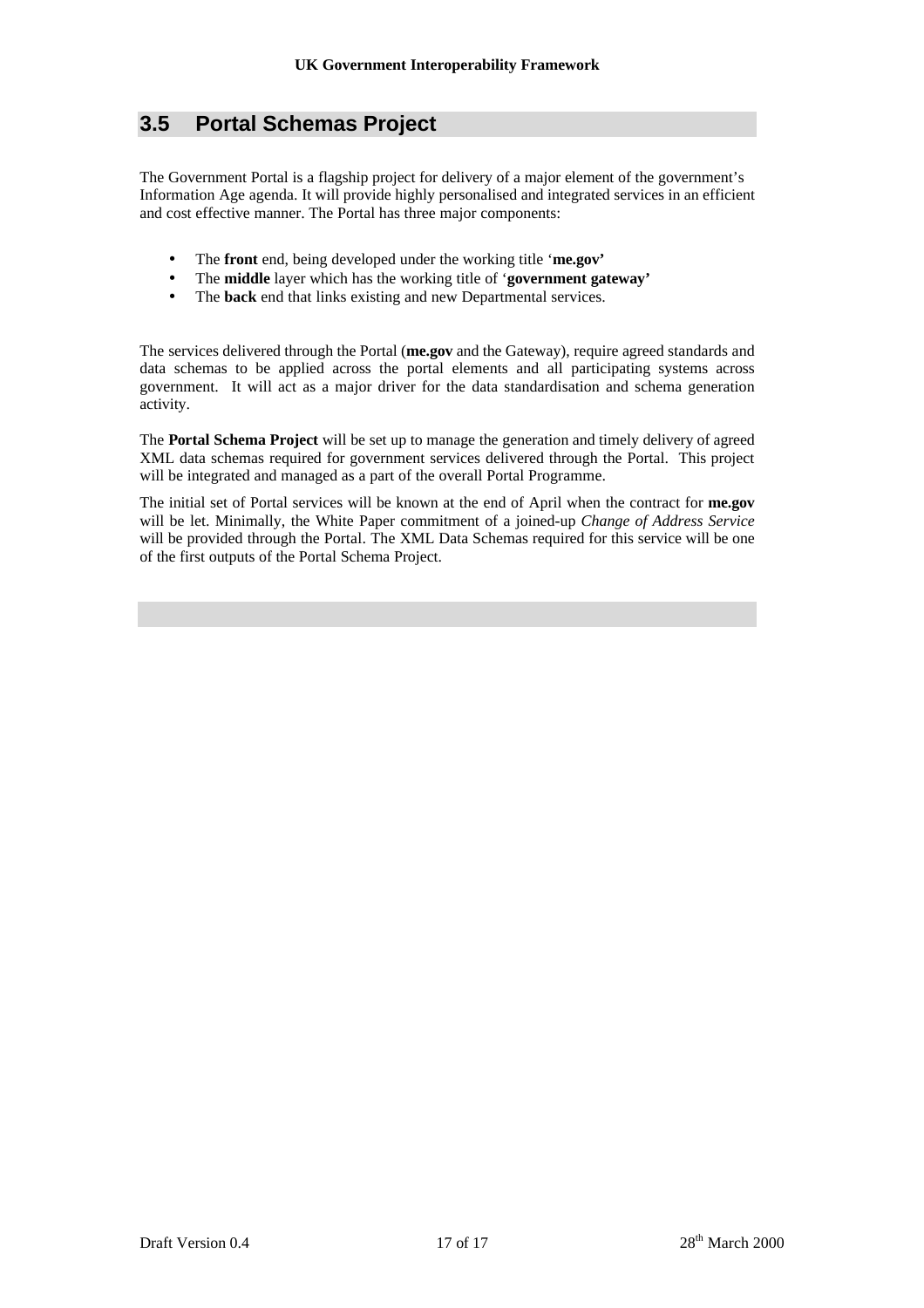## **Section 4 Management Processes**

### **4.1 Introduction**

The UK Government Interoperability Framework has to be managed as a long term, ongoing initiative. This section describes two fundamental areas for its management, the processes for Governance and Change.

Overall, the management processes must deliver the output of data interoperability and coherence without imposing time-consuming constraints; as such the processes need to be:

- Customer driven (citizen/business and government)
- Open
- Fast
- **Consistent**
- Involve/engage key players
- Foster innovation

Governance describes the roles and responsibilities, committees and compliance. Change management describes how the UK GIF will be updated and introduces the process for widespread consultation and change processes designed to capture maximum innovation and involvement of all stakeholders in government and in industry.

### **4.2 Governance**

The interoperability framework embraces government, business and the citizen. Each has a role to play in the development of the framework. This section outlines the roles and responsibilities for key groups. It also outlines the decision-making structures and the processes for encouraging compliance and coherence.

### **4.2.1 Roles and Responsibilities**

The role and responsibility for the centre, public sector organisations and industry is outlined below. This is not meant to be exhaustive but indicates the main functions.

### Central IT Unit

The Central IT Unit (CITU) in the Cabinet Office is the lead organisation for implementing this strategy. In collaboration with the Departments and other public sector bodies CITU will:

- Lead and maintain the Data Interoperability Framework and provide the management infrastructure that supports the processes
- Act as the focal point for co-ordinating interoperability efforts throughout government and ensure a rapid response to proposals and priorities of government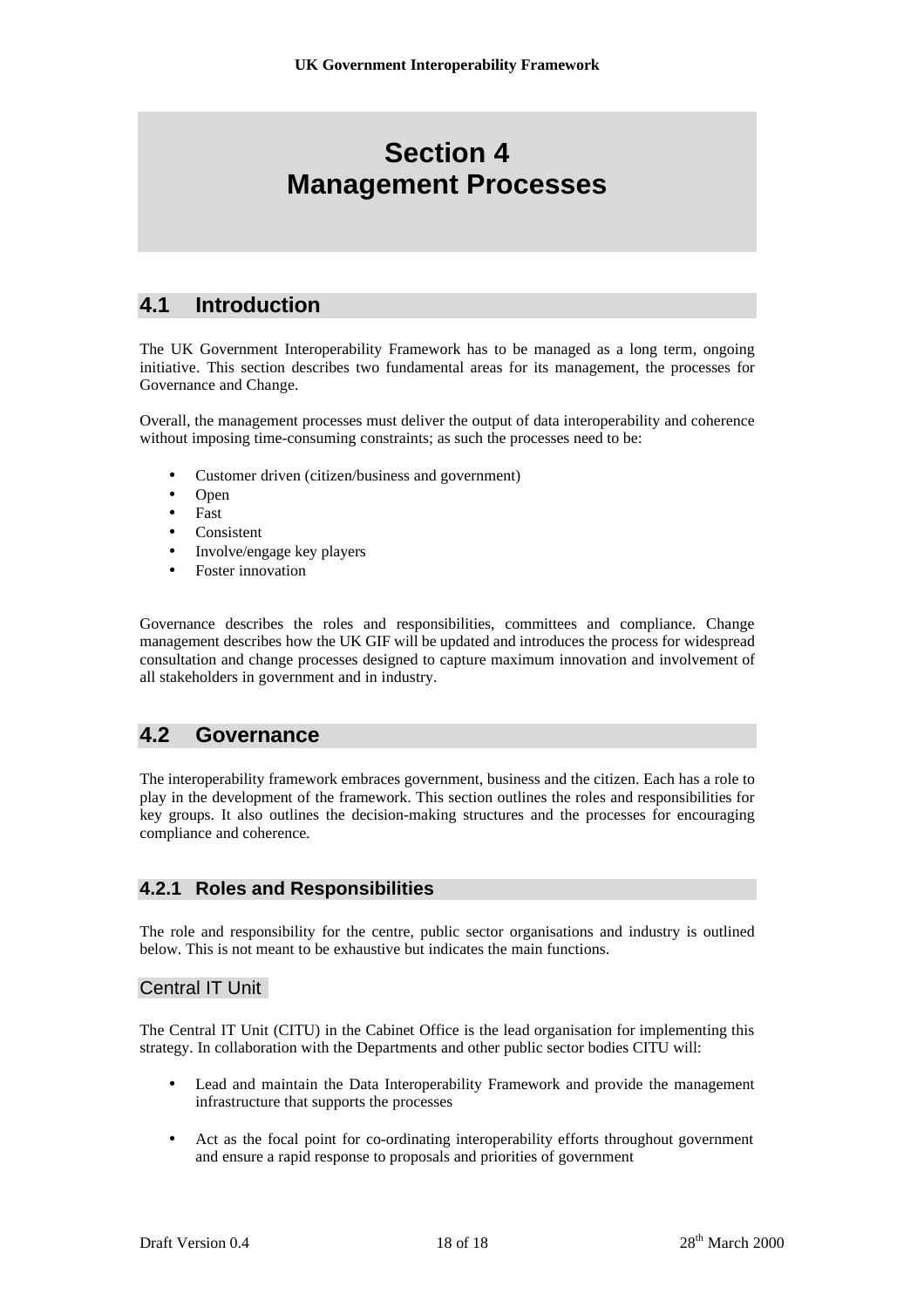- Maintain an overall 'Roadmap' of compliance across the public sector and known users in the private sector
- Lead the formation of the UK GovTalk Group
- Through UK GovTalk it will coordinate the provision of:
	- o Agreed XML Schemas for use throughout government
	- o Toolkits for interfaces and conversions
	- o Best Practice guidance
- Manage the **GovTalk.gov.uk** site
- Manage the Portal Schemas Project
- Manage the government and industry wide consultation process
- Manage the compliance process and ensure that such interoperability policies and roles are adhered to.

#### Public Sector Organisations

The role of Government departments, their agencies, NDPBs, NHS, Devolved Administrations and Local Government is crucial if we are to succeed in delivering interoperability in the public sector.

Although central leadership will be provided where required, much of the action will take place in individual Departments, organisations and their projects. Some of the key roles for the public sector organisations are described below. Public sector organisations will:

- Contribute to the continuous development and improvement of this strategy
- Implement the polices and standards and make use of the data schemas
- Determine which of their processes are to be included in the government portal
- Work with users of their services or data to identify services that can usefully be made available to others
- Identify the systems that support these services or process the data for impact analysis. The speed of implementation of standards will depend on how well each organisation understands the impact of the standard, or changes to a standard, will have on their existing systems
- Ensure that they have the skills to use and define the standards needed for interoperability
- Establish a contact point to respond to requests for change within the stated time period
- Budget for and supply resources to support the processes
- Identify the relevant customer(s) or stakeholders within their organisation and ensure their interests are represented
- Produce a 'roadmap' for implementing the organisation's conformance with the strategy
- Take the opportunity to rationalise processes to improve the quality of services and reduce the cost of provision.

#### **Industry**

This strategy is based on government working in open partnership with industry. It has been developed in consultation with our industry partners and proposes joint working and development of the policies and standards for interoperability. It relies heavily on industry worldwide to comment and provide innovative solutions. Specifically we see the following roles:

- Apply the policies and standards agreed in this framework to systems delivered to the public sector
- Fully participate in the consultation process through the Request for Comment (RFC) and Request for Proposals (RFP) processes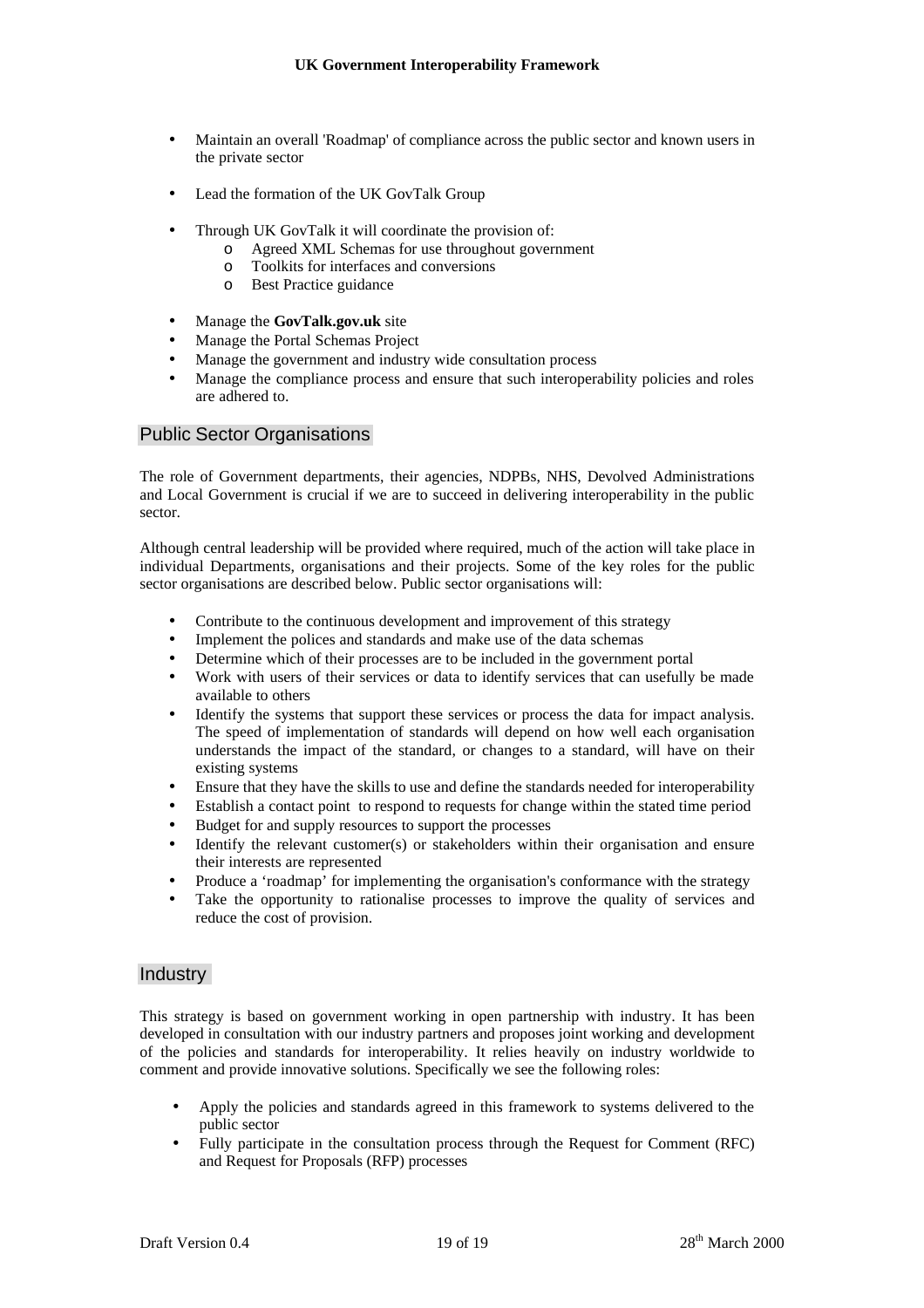- Bring in innovations in technology and business to continually improve this strategy and the delivery of its objectives
- Provide skills government needs to make things happen at the pace required.

### **4.2.2 Management Groups**

This section describes the management groups involved in taking forward the UK GIF.

### Information Age Champions

The Information Age Government Champions (IAGC) are senior government officials at board level within central and local government and the NHS. They have collective responsibility for the **e-government strategy** of which this policy framework is a part. The IAGC is the overall management committee who owns UK GIF.

#### Interoperability Working Group

This group operates under the IAGC. It is responsible for all aspects including policies, standards, implementation and management. The Interoperability Working Group has produced this document. The membership of the group is open to all public sector bodies as represented in the IAGC. Additionally, industry members may also participate in the group on a permanent or call off basis.

### UK GovTalk Group

This operates under the Interoperability Working Group and consists of lead government departments and representatives of the industry consortium engaged in the UK GovTalk initiative. The role of this group is to generate XML Schemas and produce best practice guidance and toolkits. This group will closely coordinate their work with the requirements of the Government Portal. The work of this group is key to the implementation strategy and is described in Section 3 of this document.

#### Advisory Board

An independent government and industry Advisory Board will be established to provide a longer term view of technology trends and how they may influence the UK Government Interoperability Framework. The membership of this group will be selected so that the very best leadership can be brought in to drive the overall direction and strategy for the UK GIF.

### **4.3 Compliance**

The UK GIF sets the basic standards for pan-government interoperability and coherence. These standards are a pre-requisite to joined-up web enabled government. They set the underlying coherent infrastructure on which value added information and services can be built. The government sees the achievement of these goals as paramount.

In view of the above, the government has seen it necessary to make compliance to the UK GIF mandatory for interactions falling within the scope of the UK GIF as described in 1.2. However, in exceptional circumstances, where a valid business case can be demonstrated to the Interoperability Working Group, a waiver may be accepted. Direct information interchanges between departments or within departments need not comply if they do not use the common infrastructure. Even in these cases, compliance with standards will be necessary where the information is also shared with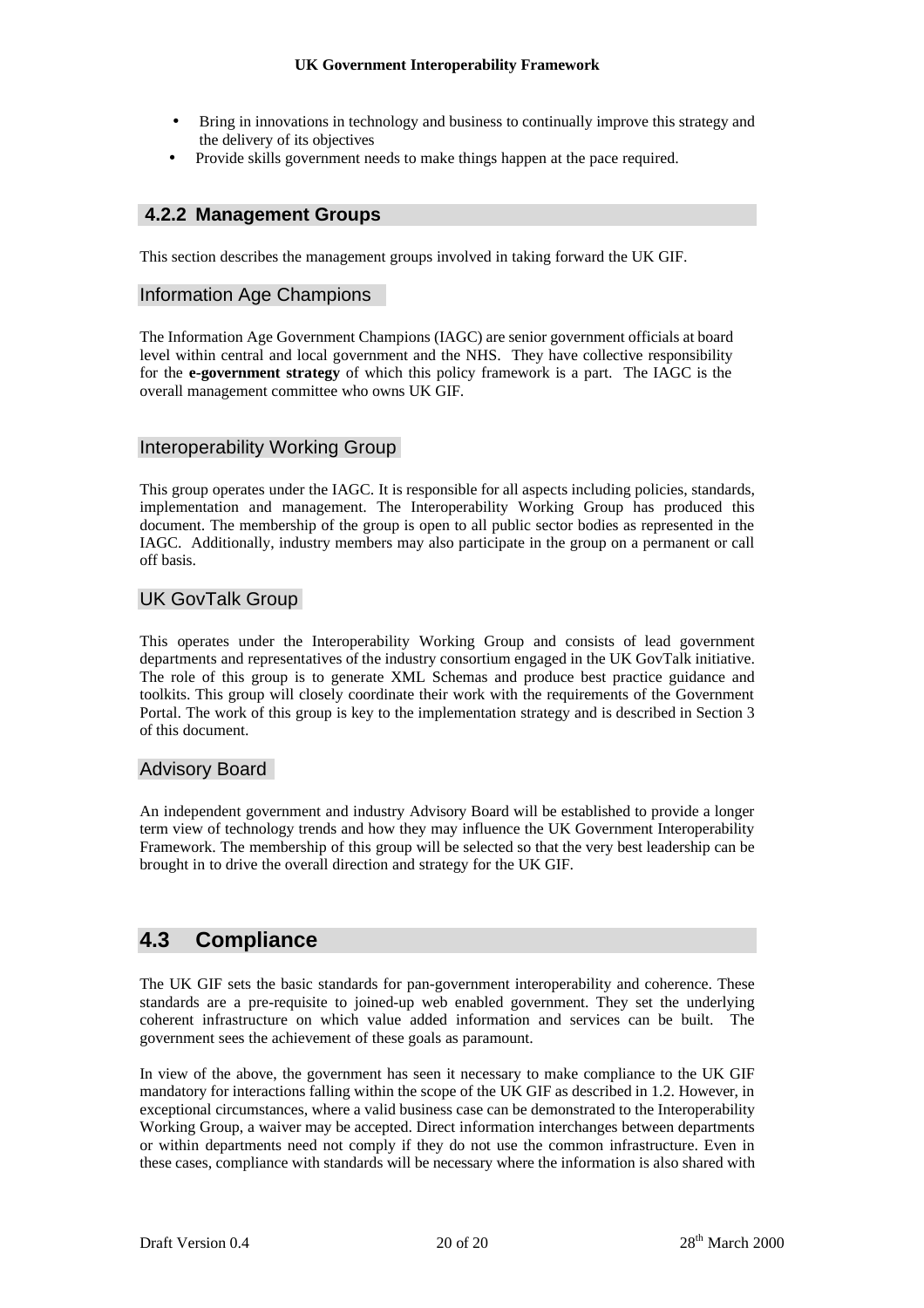other organisations. Systems developed after the publication date of a relevant standard should either comply with the processes or apply for a waiver.

Organisations will be required to register compliance with the centrally held database for IT projects. This database will be available to all public sector organisations so that other compliant projects and information can be viewed and used in the wider network. This will also ensure that they are informed of any changes proposed for the standards they use.

It is expected that the policies and standards set out in the UK GIF will be used by government organisations involved in project audits, reviews and approvals - for example, the NAO and HMT. It is also expected that public sector organisations will set up their own processes for approving and auditing projects based on these guidelines.

### **4.4 Change Management**

The purpose of change management is to ensure that that the UK GIF remains up to date and aligned to the requirements of all stakeholders and to the potential of new technology and market developments. This section outlines the two key areas for successful change management, consultation and communication and then integrates these processes into the ongoing UK GIF change management cycle.

### **4.4.1 Consultation**

The overall strategy for Information Age government identifies three basic forms of dialogue: public sector to public sector; public sector to business; public sector to the citizen. If interoperability standards are to fully support the strategy then they must be open to the widest form of consultation that involves all these players. The process will target organisations that are known to be interested in the specific standards, but will be open to all who may wish to comment.

Aside from the standards themselves, the public and businesses will be encouraged to comment on the quality of the services being delivered through the interoperability framework. Two specific Internet based mechanisms will be used.

### Request for Comments (RFC)

The Interoperability Working Group will host a Request For Comment site on the Internet. It will publish all draft policies and specifications with a request for comments on the proposed policy or change. Registered stakeholders will be sent an e-mail notifying them of the RFC. All comments received will be published on the site. The outcome of the RFC will also be communicated on the site. The RFC process does not preclude unsolicited comments on currently agreed policies and decisions.

### Request for Proposals (RFP)

Whilst the RFC process asks for comments on proposed solutions, the Interoperability Working Group will also host a site seeking proposals for requirements where the solutions are not clear. The aim will be to attract innovative and the most cost-effective solution to the problem using the worldwide industry and population base. If a particular proposal is taken forward, this will be published on the site.

### **4.4.2 Communication**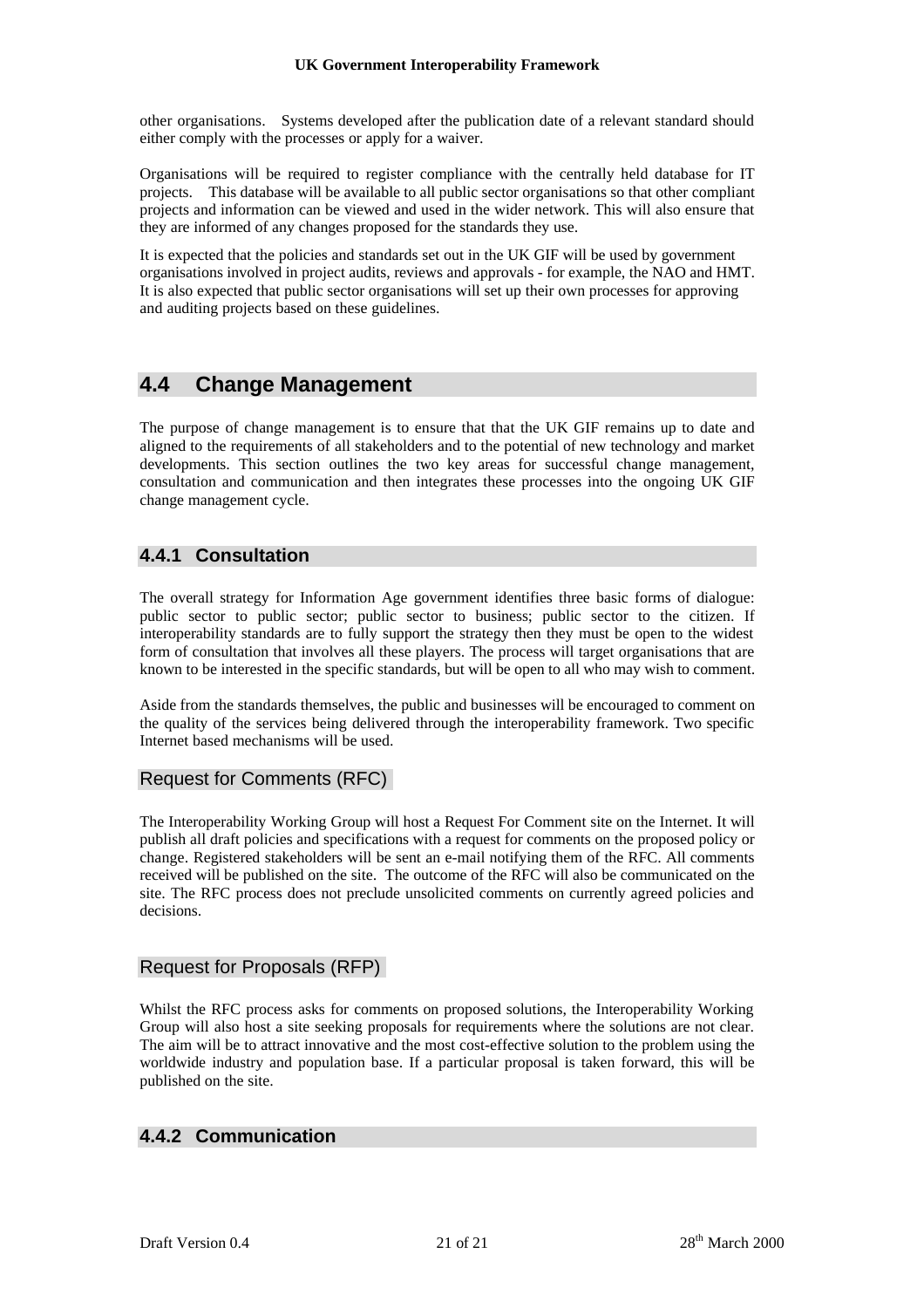It will be important for the success of the interoperability standards to inform potential users of their existence and of any changes proposed for the standards they already use. Clear communication lines will be established and managed as part of the management processes supporting the standards.

The Interoperability Working Group will also establish mechanisms to receive feedback from users and industry on the Quality of Services offered on UK GovTalk and on other areas of the framework.

### **4.4.3 UK GIF Change Management Cycle**

The policies and standards that form the interoperability framework will change over time. Inclusion of new standards and modifications to existing, and utilised standards will have to be managed under a change control regime. This process must conform to the overall policy for management processes of being both open and fast. It applies to any standards relevant to the interoperability framework, and particularly to the definition of XML schema. The full cycle for change management is illustrated below and described in the following steps.



1. **Proposed Standard.** The probable start event for the creation of a standard will be the identification of a new process for the government portal, but any process that requires interoperability may lead to a new standard. This would also be the entry point for responses to Requests for Proposals (RFPs). The RFP will be considered by the Interoperability Working Group and submitted to the open consultation process. A proposed new standard will need a champion, usually from the lead organisation in the business process, to put it forward to the Interoperability Working Group for consultation.